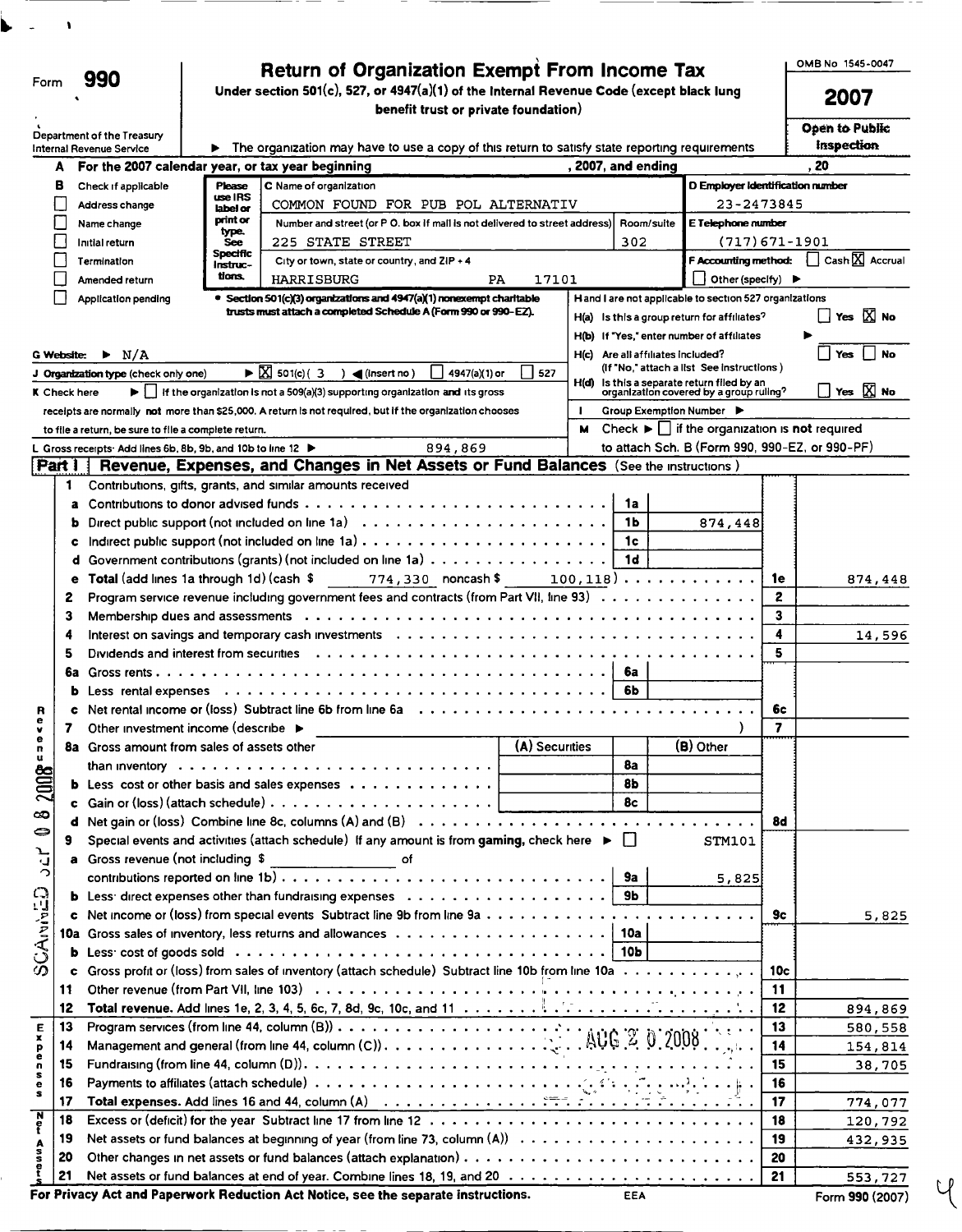## Form 990 (2007) COMMON FOUND FOR PUB POL ALTERNATIV 23-2473845 Page 2

۱J

 $\bar{\mathbf{t}}$ 

|    | Do not include amounts reported on line                          |                 | (A) Total | (B) Program     | (C) Management | (D) Fundraising |
|----|------------------------------------------------------------------|-----------------|-----------|-----------------|----------------|-----------------|
|    | 6b, 8b, 9b, 10b, or 16 of Part I                                 |                 |           | <b>Services</b> | and general    |                 |
|    | 22 a Grants paid from donor advised funds (attach schedule)      |                 |           |                 |                |                 |
|    | <b>Example 2</b> Proposed S<br>(cash \$                          |                 |           |                 |                |                 |
|    | If this amount includes foreign grants, check here<br>ь.         | 22a             |           |                 |                |                 |
|    | 22 b Other grants and allocations (attach schedule)              |                 |           |                 |                |                 |
|    | <b>Example 2019</b> Transport 3<br>(cash \$                      |                 |           |                 |                |                 |
|    | If this amount includes foreign grants, check here<br>П<br>ь.    | 22 <sub>b</sub> |           |                 |                |                 |
| 23 | Specific assistance to individuals (attach                       |                 |           |                 |                |                 |
|    |                                                                  | 23              |           |                 |                |                 |
| 24 | Benefits paid to or for members (attach                          |                 |           |                 |                |                 |
|    |                                                                  | 24              |           |                 |                |                 |
|    | 25 a Compensation of current officers, directors,                |                 |           |                 |                |                 |
|    | key employees, etc. listed in Part V-A                           | 25a             |           |                 |                |                 |
|    | <b>b</b> Compensation of former officers, directors,             |                 |           |                 |                |                 |
|    | key employees, etc listed in Part V-B                            | 25b             |           |                 |                |                 |
|    | c Compensation and other distributions, not                      |                 |           |                 |                |                 |
|    | included above, to disqualified persons (as                      |                 |           |                 |                |                 |
|    | defined under section $4958(f)(1)$ ) and persons                 |                 |           |                 |                |                 |
|    | described in section $4958(c)(3)(B)$                             | 25c             |           |                 |                |                 |
| 26 | Salaries and wages of employees not included                     |                 |           |                 |                |                 |
|    | on lines 25a, b, and $c \ldots$                                  | 26              | 240,814   | 180,610         | 48,163         | 12,041          |
| 27 | Pension plan contributions not included on                       |                 |           |                 |                |                 |
|    | lines 25a, b, and $c \ldots$                                     | 27              |           |                 |                |                 |
| 28 | Employee benefits not included on lines                          |                 |           |                 |                |                 |
|    |                                                                  | 28              | 18,498    | 13,873          | 3,700          | 925             |
| 29 |                                                                  | 29              | 19,714    | 14,785          | 3,943          | 986             |
| 30 | Professional fundraising fees                                    | 30              |           |                 |                |                 |
| 31 |                                                                  | 31              | 6,277     | 4,708           | 1,255          | 314             |
| 32 |                                                                  | 32              |           |                 |                |                 |
| 33 |                                                                  | 33              | 6,467     | 4,851           | 1,293          | 323             |
| 34 |                                                                  | 34              | 11,601    | 8,701           | 2,320          | 580             |
| 35 | Postage and shipping                                             | 35              | 78,990    | 59,242          | 15,798         | 3,950           |
| 36 |                                                                  | 36              | 19,500    | 14,625          | 3,900          | 975             |
| 37 | Equipment rental and maintenance                                 | 37              | 11,728    | 8,796           | 2,346          | 586             |
| 38 | Printing and publications                                        | 38              | 24,763    | 18,572          | 4,953          | 1,238           |
| 39 |                                                                  | 39              | 13,172    | 9,880           | 2,634          | 658             |
| 40 | Conferences, conventions, and meetings                           | 40              | 7,152     | 5,364           | 1,430          | 358             |
| 41 | Interest.<br>4562                                                | 41              |           |                 |                |                 |
| 42 | Depreciation, depletion, etc (attach schedule).                  | 42              | 14,536    | 10,902          | 2,907          | 727             |
| 43 | Other expenses not covered above (itemize)                       |                 |           |                 |                |                 |
| a  | PROJECTS AND EVENTS                                              | 43a             | 107,525   | 80,644          | 21,505         | 5,376           |
| ь  | PUBLIC RELATIONS                                                 | 43b             | 4,831     | 3,623           | 966            | 242             |
| c  | COMMISS RESEAR AND MATLS                                         | 43с             | 112,906   | 84,679          | 22,581         | 5,646           |
| d  | ADVERTISING AND WEB SITE                                         | 43d             | 15,576    | 11,682          | 3,115          | 779             |
| е  | DUES AND SUBSCRIPTIONS                                           | 43e             | 875       | 656             | 175            | 44              |
|    | <b>INSURANCE</b>                                                 | 43f             | 3,301     | 2,476           | 660            | 165             |
| g  | RADIO AND MISC EXP                                               | 43g             | 55,851    | 41,889          | 11,170         | 2,792           |
| 44 | Total functional expenses. Add lines 22a                         |                 |           |                 |                |                 |
|    | through 43g. (Organizations completing                           |                 |           |                 |                |                 |
|    | columns (B)-(D), carry these totals to lines                     |                 |           |                 |                |                 |
|    | $13-15)$<br>Joint Costs. Check ► I if you are following SOP 98-2 | 44              | 774,077   | 580,558         | 154,814        | 38,705          |

(iii) the amount allocated to Management and general \$ , and (iv) the amount allocated to Fundraising \$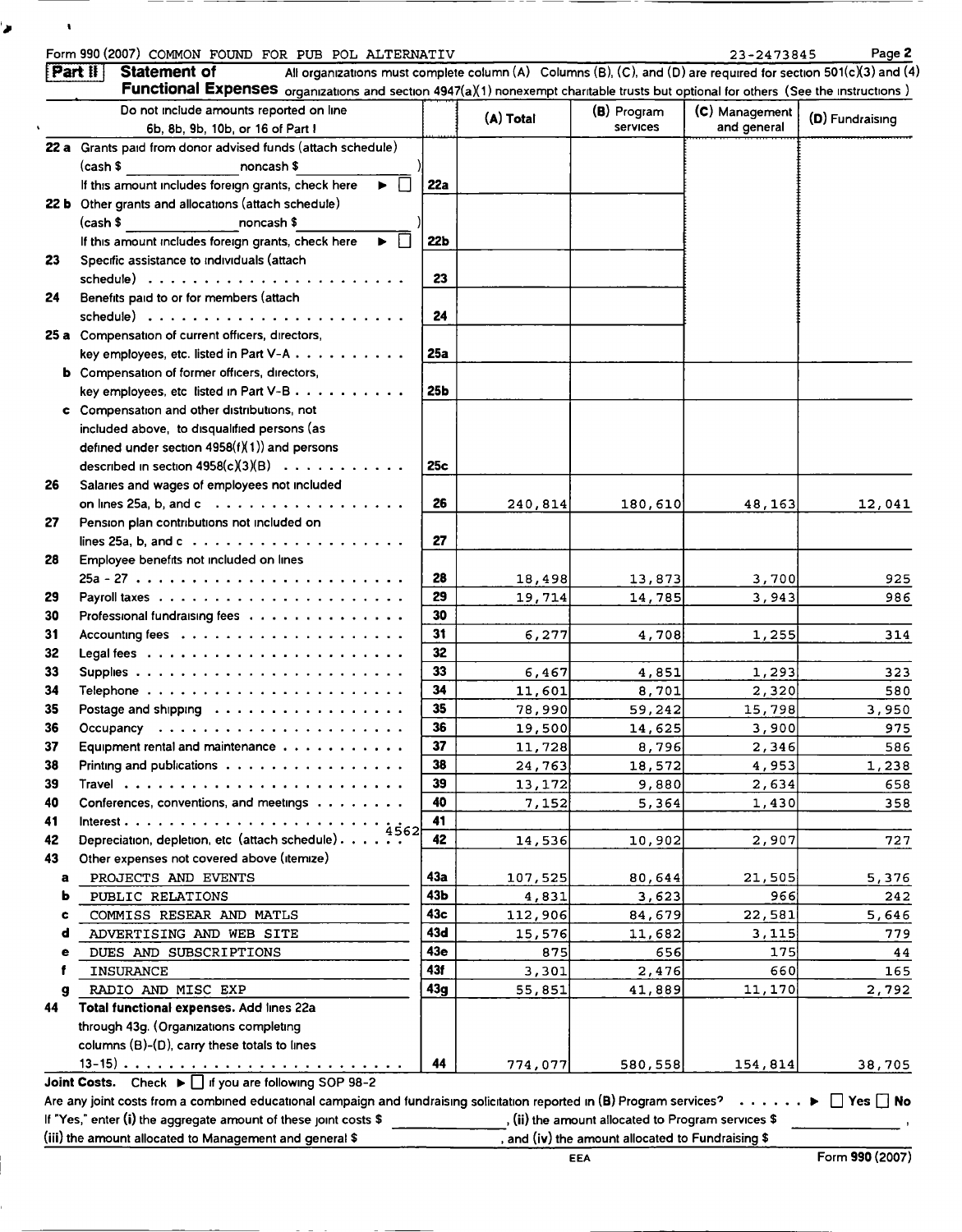|   | Form 990 (2007) COMMON FOUND FOR PUB POL ALTERNATIV                                                                                |       | 23-2473845                                                 | Page 3          |
|---|------------------------------------------------------------------------------------------------------------------------------------|-------|------------------------------------------------------------|-----------------|
|   | $ $ Part $ $ $\parallel$ $ $<br><b>Statement of Program Service Accomplishments</b> (See the instructions)                         |       |                                                            |                 |
|   | Form 990 is available for public inspection and, for some people, serves as the primary or sole source of information about a      |       |                                                            |                 |
|   | particular organization How the public perceives an organization in such cases may be determined by the information presented      |       |                                                            |                 |
|   | on its return Therefore, please make sure the return is complete and accurate and fully describes, in Part III, the organization's |       |                                                            |                 |
|   | programs and accomplishments                                                                                                       |       |                                                            |                 |
|   | What is the organization's primary exempt purpose? > EDUCATION AND POLICY FORMULATI                                                |       | <b>Program Service</b>                                     |                 |
|   | All organizations must describe their exempt purpose achievements in a clear and concise manner State the number                   |       | <b>Expenses</b>                                            |                 |
|   | of clients served, publications issued, etc Discuss achievements that are not measurable (Section 501(c)(3) and (4)                |       | Required for 501(c)(3) and<br>$(4)$ orgs, and $4947(a)(1)$ |                 |
|   | organizations and 4947(a)(1) nonexempt charitable trusts must also enter the amount of grants and allocations to others)           |       | trusts, but optional for<br>others)                        |                 |
| a | See SERVICES                                                                                                                       |       |                                                            |                 |
|   |                                                                                                                                    |       |                                                            |                 |
|   |                                                                                                                                    |       |                                                            |                 |
|   |                                                                                                                                    |       |                                                            |                 |
|   |                                                                                                                                    |       |                                                            |                 |
|   |                                                                                                                                    |       |                                                            |                 |
|   |                                                                                                                                    |       |                                                            |                 |
|   | (Grants and allocations \$<br>) If this amount includes foreign grants, check here                                                 | ▶□    |                                                            | 580,558         |
| ь |                                                                                                                                    |       |                                                            |                 |
|   |                                                                                                                                    |       |                                                            |                 |
|   |                                                                                                                                    |       |                                                            |                 |
|   |                                                                                                                                    |       |                                                            |                 |
|   |                                                                                                                                    |       |                                                            |                 |
|   |                                                                                                                                    |       |                                                            |                 |
|   | Grants and allocations \$<br>) If this amount includes foreign grants, check here                                                  | ▶ │   |                                                            |                 |
| c |                                                                                                                                    |       |                                                            |                 |
|   |                                                                                                                                    |       |                                                            |                 |
|   |                                                                                                                                    |       |                                                            |                 |
|   |                                                                                                                                    |       |                                                            |                 |
|   |                                                                                                                                    |       |                                                            |                 |
|   |                                                                                                                                    |       |                                                            |                 |
|   | (Grants and allocations \$<br>) If this amount includes foreign grants, check here                                                 | ► ⊡   |                                                            |                 |
| d |                                                                                                                                    |       |                                                            |                 |
|   |                                                                                                                                    |       |                                                            |                 |
|   |                                                                                                                                    |       |                                                            |                 |
|   |                                                                                                                                    |       |                                                            |                 |
|   |                                                                                                                                    |       |                                                            |                 |
|   |                                                                                                                                    |       |                                                            |                 |
|   | (Grants and allocations \$                                                                                                         | ▶││   |                                                            |                 |
|   | ) If this amount includes foreign grants, check here<br>e Other program services (attach schedule)                                 |       |                                                            |                 |
|   |                                                                                                                                    |       |                                                            |                 |
|   | (Grants and allocations \$<br>) If this amount includes foreign grants, check here                                                 | ▶ │ │ |                                                            |                 |
|   | f Total of Program Service Expenses (should equal line 44, column (B), Program services)                                           |       |                                                            | 580,558         |
|   | EEA                                                                                                                                |       |                                                            | Form 990 (2007) |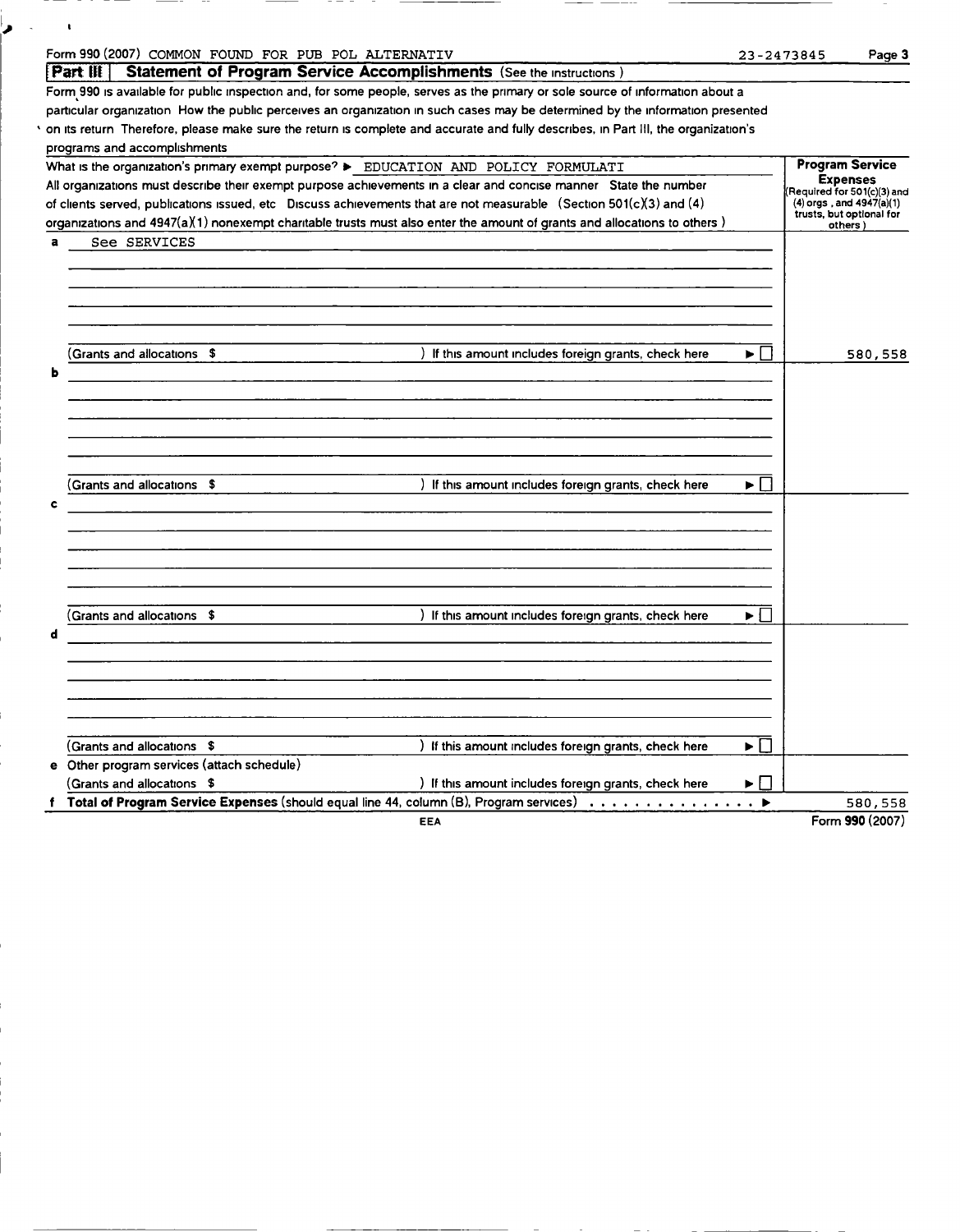| Form 990 (2007) | COMMON FOUND FOR |  | PUB | POL ALTERNATIV | 23-2473845 | Page 4 |
|-----------------|------------------|--|-----|----------------|------------|--------|
|                 | ____             |  |     |                |            |        |

 $\mathbf{I}$ 

ر

|  | -2473845 |  | Page |
|--|----------|--|------|
|--|----------|--|------|

|                         | Part IV | <b>Balance Sheets</b> (See the instructions)                                                                       |                   |            |                 |
|-------------------------|---------|--------------------------------------------------------------------------------------------------------------------|-------------------|------------|-----------------|
|                         | Note:   | Where required, attached schedules and amounts within the description                                              | (A)               |            | (B)             |
|                         |         | column should be for end-of-year amounts only.<br>the control of the control of the control of                     | Beginning of year |            | End of year     |
|                         | 45      |                                                                                                                    | 345,633           | 45         | 421,549         |
|                         | 46      |                                                                                                                    | 97,902            | 46         | 102,351         |
|                         |         |                                                                                                                    |                   |            |                 |
|                         |         |                                                                                                                    |                   |            |                 |
|                         |         | 47Ь<br><b>b</b> Less allowance for doubtful accounts $\cdots$ , $\cdots$                                           |                   | 47c        |                 |
|                         |         |                                                                                                                    |                   |            |                 |
|                         |         | 30,000                                                                                                             |                   |            |                 |
|                         |         | <b>b</b> Less <sup>2</sup> allowance for doubtful accounts $\ldots$ $\ldots$ $\ldots$   48b                        |                   | 48c        | 30,000          |
|                         | 49      |                                                                                                                    |                   | 49         |                 |
|                         |         | 50 a Receivables from current and former officers, directors, trustees, and                                        |                   |            |                 |
|                         |         |                                                                                                                    |                   | <b>50a</b> |                 |
| А                       |         | <b>b</b> Receivables from other disqualified persons (as defined under section                                     |                   |            |                 |
| s                       |         | $4958(f)(1)$ and persons described in section $4958(c)(3)(B)$ (attach schedule).                                   |                   | 50Ь        |                 |
| s                       |         | 51 a Other notes and loans receivable (attach                                                                      |                   |            |                 |
| е                       |         |                                                                                                                    |                   |            |                 |
| t                       |         | <b>b</b> Less allowance for doubtful accounts $\ldots \ldots \ldots$   51b                                         |                   | 51c        |                 |
| s                       | 52      |                                                                                                                    |                   | 52         |                 |
|                         | 53      |                                                                                                                    |                   | 53         | 1,174           |
|                         |         | 54 a Investments - publicly-traded securities $\ldots \ldots \ldots \blacktriangleright \Box$ Cost $\Box$ FMV      |                   | <b>54a</b> |                 |
|                         |         | <b>b</b> Investments - other securities (attach schedule) $\ldots \ldots \blacktriangleright \Box$ Cost $\Box$ FMV |                   | 54b        |                 |
|                         |         | 55 a Investments - land, buildings, and                                                                            |                   |            |                 |
|                         |         |                                                                                                                    |                   |            |                 |
|                         |         | <b>b</b> Less accumulated depreciation (attach                                                                     |                   |            |                 |
|                         |         | schedule) $\ldots \ldots \ldots \ldots \ldots \ldots$                                                              |                   | 55c        |                 |
|                         | 56      | Investments - other (attach schedule) $\ldots \ldots \ldots \ldots \ldots \ldots \ldots \ldots$                    |                   | 56         |                 |
|                         |         | 57 a Land, buildings, and equipment: basis $\ldots \ldots \ldots$ 57a<br>128,444                                   |                   |            |                 |
|                         |         |                                                                                                                    |                   |            |                 |
|                         |         | <b>b</b> Less accumulated depreciation (attach<br>schedule)<br>STM116<br>57b<br>101,580                            | $22,550$ 57c      |            | 26,864          |
|                         | 58      | Other assets, including program-related investments                                                                |                   |            |                 |
|                         |         | $\text{ (describe} \rightarrow \text{ )}$                                                                          |                   | 58         |                 |
|                         | 59      | Total assets (must equal line 74) Add lines 45 through 58                                                          | 466,085           | 59         | 581,938         |
|                         | 60      |                                                                                                                    | 33,150            | 60         | 28,211          |
|                         | 61      |                                                                                                                    |                   | 61         |                 |
|                         | 62      |                                                                                                                    |                   | 62         |                 |
| a<br>ь                  | 63      | Loans from officers, directors, trustees, and key employees (attach                                                |                   |            |                 |
| Ĭ                       |         |                                                                                                                    |                   | 63         |                 |
|                         |         |                                                                                                                    |                   | 64a        |                 |
| i<br>t                  |         | <b>b</b> Mortgages and other notes payable (attach schedule)                                                       |                   | 64b        |                 |
| j.                      |         | Other liabilities (describe >                                                                                      |                   | 65         |                 |
| е                       | 65      | the control of the control of the control of the                                                                   |                   |            |                 |
| s                       | 66      |                                                                                                                    |                   | 66         |                 |
|                         |         | Organizations that follow SFAS 117, check here $\triangleright \boxtimes$ and complete lines                       | 33,150            |            | 28,211          |
|                         |         | 67 through 69 and lines 73 and 74.                                                                                 |                   |            |                 |
|                         | 67      |                                                                                                                    |                   | 67         |                 |
| N<br>F                  |         |                                                                                                                    | 432,935           | 68         | 523,727         |
| е<br>u<br>t<br>n        | 68      |                                                                                                                    | οl                | 69         | 30,000          |
| d                       | 69      | Organizations that do not follow SFAS 117, check here $\blacktriangleright \Box$ and                               | ٥l                |            | 0               |
| A<br>s<br>в             |         |                                                                                                                    |                   |            |                 |
| s<br>а                  |         | complete lines 70 through 74                                                                                       |                   |            |                 |
| <sup>1</sup><br>e       | 70      |                                                                                                                    |                   | 70         |                 |
| t<br>a<br>s<br>n        | 71      | Paid-in or capital surplus, or land, building, and equipment fund                                                  |                   | 71         |                 |
| c                       | 72      | Retained earnings, endowment, accumulated income, or other funds                                                   |                   | 72         |                 |
| o<br>е<br>۲<br><b>S</b> | 73      | Total net assets or fund balances. Add lines 67 through 69 or lines                                                |                   |            |                 |
|                         |         | 70 through 72 (Column (A) must equal line 19 and column (B) must                                                   |                   |            |                 |
|                         |         |                                                                                                                    | 432,935           | 73         | 553,727         |
|                         | 74      | Total liabilities and net assets/fund balances. Add lines 66 and 73                                                | 466,085           | 74         | 581,938         |
|                         |         | <b>EEA</b>                                                                                                         |                   |            | Form 990 (2007) |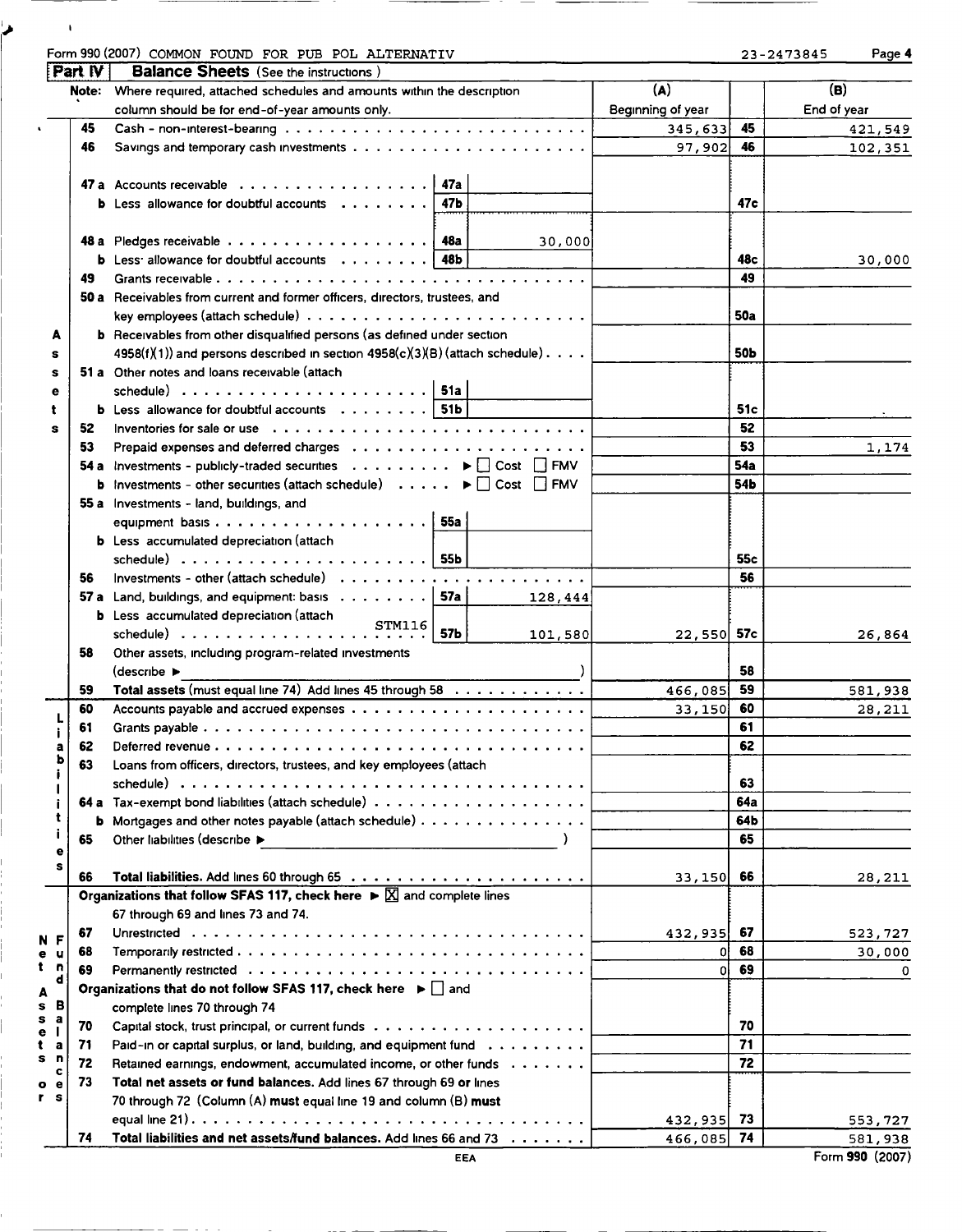|        | Form 990 (2007) COMMON FOUND FOR PUB POL ALTERNATIV                                                                                                                                                                          |                                                         |                |                     | 23-2473845                             | Page 5                                                                                                                 |
|--------|------------------------------------------------------------------------------------------------------------------------------------------------------------------------------------------------------------------------------|---------------------------------------------------------|----------------|---------------------|----------------------------------------|------------------------------------------------------------------------------------------------------------------------|
|        | Reconciliation of Revenue per Audited Financial Statements With Revenue per Return (See the<br>Part IV-A                                                                                                                     |                                                         |                |                     |                                        |                                                                                                                        |
|        | instructions)                                                                                                                                                                                                                |                                                         |                |                     |                                        |                                                                                                                        |
| a<br>ь | Amounts included on line a but not on Part I, line 12                                                                                                                                                                        |                                                         |                |                     | $\mathbf{a}$                           | 894,869                                                                                                                |
|        |                                                                                                                                                                                                                              |                                                         |                |                     |                                        |                                                                                                                        |
| 1      |                                                                                                                                                                                                                              |                                                         | ь1             |                     |                                        |                                                                                                                        |
| z      |                                                                                                                                                                                                                              |                                                         | b2             |                     |                                        |                                                                                                                        |
| з      |                                                                                                                                                                                                                              |                                                         | b3             |                     |                                        |                                                                                                                        |
| 4      | Other (specify).                                                                                                                                                                                                             |                                                         |                |                     |                                        |                                                                                                                        |
|        |                                                                                                                                                                                                                              |                                                         | b4             |                     |                                        |                                                                                                                        |
|        |                                                                                                                                                                                                                              |                                                         |                |                     | ь                                      |                                                                                                                        |
| c      | Subtract line <b>b</b> from line a                                                                                                                                                                                           |                                                         |                |                     | c                                      | 894,869                                                                                                                |
| đ      | Amounts included on Part I, line 12, but not on line a:                                                                                                                                                                      |                                                         |                |                     |                                        |                                                                                                                        |
| 1      | Investment expenses not included on Part I, line 6b                                                                                                                                                                          |                                                         | d1             |                     |                                        |                                                                                                                        |
|        | 2 Other (specify):<br><u> 1980 - Johann Harry Harry Harry Harry Harry Harry Harry Harry Harry Harry Harry Harry Harry Harry Harry Harry</u>                                                                                  |                                                         |                |                     |                                        |                                                                                                                        |
|        |                                                                                                                                                                                                                              |                                                         | d <sub>2</sub> |                     |                                        |                                                                                                                        |
|        |                                                                                                                                                                                                                              |                                                         |                |                     | d                                      |                                                                                                                        |
| е      |                                                                                                                                                                                                                              |                                                         |                |                     | e                                      | 894,869                                                                                                                |
|        | Part IV-B Reconciliation of Expenses per Audited Financial Statements With Expenses per Return                                                                                                                               |                                                         |                |                     |                                        |                                                                                                                        |
| a      | Total expenses and losses per audited financial statements (all contained by calculation of the set of the set                                                                                                               |                                                         |                |                     | a                                      | 774,077                                                                                                                |
| ь      | Amounts included on line a but not on Part I, line 17                                                                                                                                                                        |                                                         |                |                     |                                        |                                                                                                                        |
|        |                                                                                                                                                                                                                              |                                                         | <b>b1</b>      |                     |                                        |                                                                                                                        |
| 2      |                                                                                                                                                                                                                              |                                                         | b2             |                     |                                        |                                                                                                                        |
| З.     |                                                                                                                                                                                                                              |                                                         | Ь3             |                     |                                        |                                                                                                                        |
|        | Other (specify)                                                                                                                                                                                                              |                                                         |                |                     |                                        |                                                                                                                        |
|        |                                                                                                                                                                                                                              |                                                         | b4             |                     |                                        |                                                                                                                        |
|        | Add lines <b>b1</b> through <b>b4</b>                                                                                                                                                                                        |                                                         |                |                     | ь                                      |                                                                                                                        |
| c      | Subtract line <b>b</b> from line a                                                                                                                                                                                           |                                                         |                |                     | c                                      | 774,077                                                                                                                |
| d      | Amounts included on Part I, line 17, but not on line a:                                                                                                                                                                      |                                                         |                |                     |                                        |                                                                                                                        |
|        | Investment expenses not included on Part I, line 6b                                                                                                                                                                          |                                                         | d1             |                     |                                        |                                                                                                                        |
|        | 2 Other (specify).                                                                                                                                                                                                           |                                                         |                |                     |                                        |                                                                                                                        |
|        |                                                                                                                                                                                                                              |                                                         | d2             |                     |                                        |                                                                                                                        |
|        | Add lines <b>d1</b> and <b>d2</b>                                                                                                                                                                                            |                                                         |                |                     | d                                      |                                                                                                                        |
|        | Total expenses (Part I, line 17) Add lines c and d intervention of the set of the set of the set of the set of the set of the set of the set of the set of the set of the set of the set of the set of the set of the set of |                                                         |                |                     | е                                      | 774,077                                                                                                                |
|        | Part V-A   Current Officers, Directors, Trustees, and Key Employees (List each person who was an officer, director, trustee,                                                                                                 |                                                         |                |                     |                                        |                                                                                                                        |
|        | or key employee at any time during the year even if they were not compensated ) (See the instructions.)                                                                                                                      |                                                         |                |                     |                                        |                                                                                                                        |
|        | Name and address                                                                                                                                                                                                             | (B)                                                     |                | (If not paid, enter |                                        | (C) Compensation (D) Contributions to (E) Expense account<br>(C) Compensation employee benefit<br>and other allowances |
|        |                                                                                                                                                                                                                              | Title and average hours per<br>week devoted to position |                | $-0$ -.)            | plans & deferred<br>compensation plans |                                                                                                                        |
|        |                                                                                                                                                                                                                              |                                                         |                |                     |                                        |                                                                                                                        |
|        |                                                                                                                                                                                                                              |                                                         |                |                     |                                        |                                                                                                                        |
|        |                                                                                                                                                                                                                              |                                                         |                |                     |                                        |                                                                                                                        |
|        |                                                                                                                                                                                                                              |                                                         |                |                     |                                        |                                                                                                                        |
|        |                                                                                                                                                                                                                              |                                                         |                |                     |                                        |                                                                                                                        |
|        |                                                                                                                                                                                                                              |                                                         |                |                     |                                        |                                                                                                                        |
|        |                                                                                                                                                                                                                              |                                                         |                |                     |                                        |                                                                                                                        |
|        |                                                                                                                                                                                                                              |                                                         |                |                     |                                        |                                                                                                                        |
|        |                                                                                                                                                                                                                              |                                                         |                |                     |                                        |                                                                                                                        |
|        |                                                                                                                                                                                                                              |                                                         |                |                     |                                        |                                                                                                                        |
|        |                                                                                                                                                                                                                              |                                                         |                |                     |                                        |                                                                                                                        |
|        |                                                                                                                                                                                                                              |                                                         |                |                     |                                        |                                                                                                                        |
|        |                                                                                                                                                                                                                              |                                                         |                |                     |                                        |                                                                                                                        |
|        |                                                                                                                                                                                                                              |                                                         |                |                     |                                        |                                                                                                                        |
|        |                                                                                                                                                                                                                              |                                                         |                |                     |                                        |                                                                                                                        |
|        |                                                                                                                                                                                                                              |                                                         |                |                     |                                        |                                                                                                                        |
|        |                                                                                                                                                                                                                              |                                                         |                |                     |                                        |                                                                                                                        |
|        |                                                                                                                                                                                                                              |                                                         |                |                     |                                        |                                                                                                                        |
|        |                                                                                                                                                                                                                              |                                                         |                |                     |                                        |                                                                                                                        |
|        |                                                                                                                                                                                                                              |                                                         |                |                     |                                        |                                                                                                                        |
|        |                                                                                                                                                                                                                              | EEA                                                     |                |                     |                                        | Form 990 (2007)                                                                                                        |

 $\bar{\mathbf{r}}$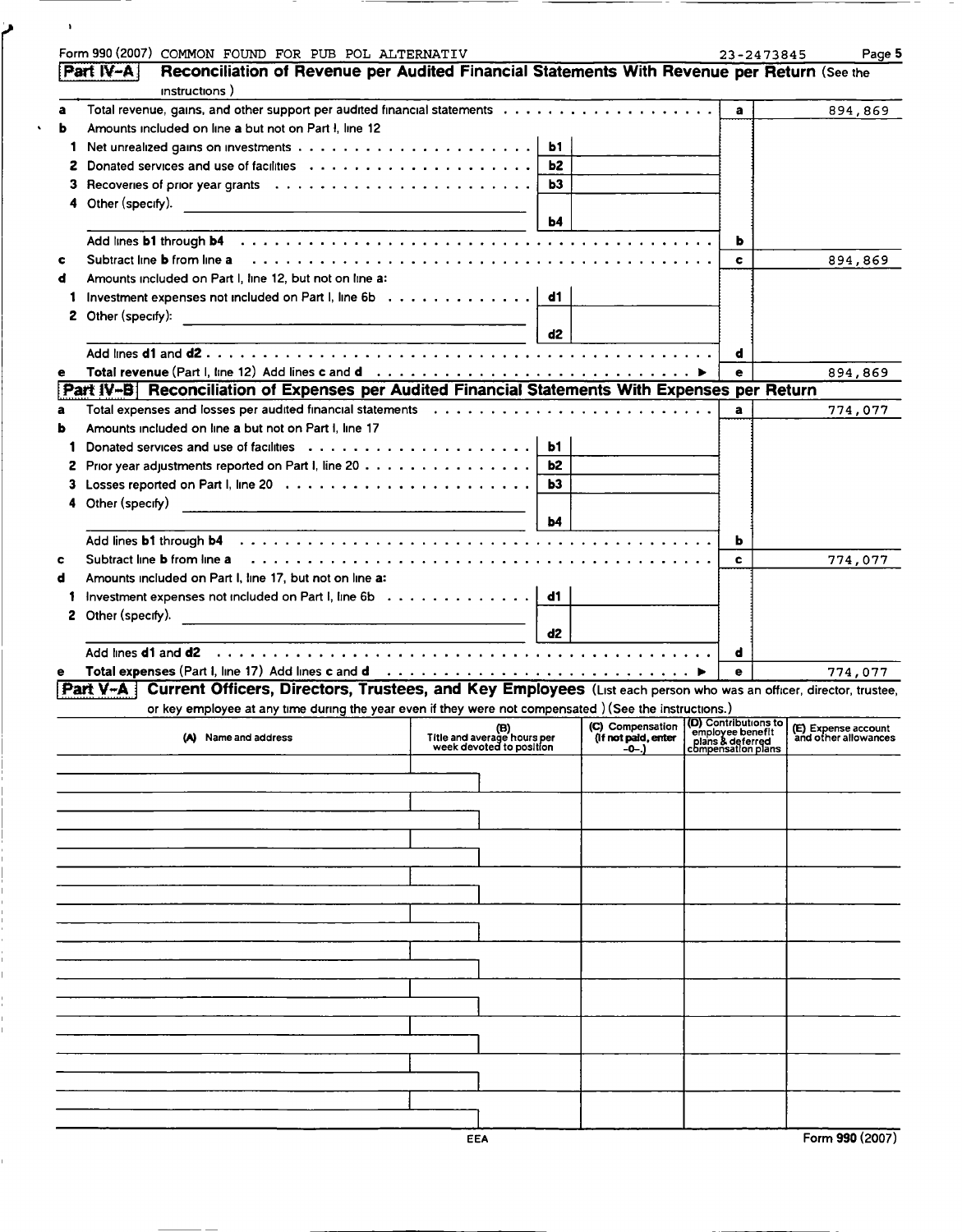| Form 990 (2007) COMMON FOUND FOR PUB POL ALTERNATIV<br>23-2473845                                                     |  |     |     | Page 6 |
|-----------------------------------------------------------------------------------------------------------------------|--|-----|-----|--------|
| <b>Part V-A</b> Current Officers, Directors, Trustees, and Key Employees (continued)                                  |  |     | Yes | No.    |
| 75 a Enter the total number of officers, directors, and trustees permitted to vote on organization business at board  |  |     |     |        |
|                                                                                                                       |  |     |     |        |
| <b>b</b> Are any officers, directors, trustees, or key employees listed in Form 990, Part V-A, or highest compensated |  |     |     |        |
| employees listed in Schedule A, Part I, or highest compensated professional and other independent                     |  |     |     |        |
| contractors listed in Schedule A, Part II-A or II-B, related to each other through family or business                 |  |     |     |        |
| relationships? If "Yes," attach a statement that identifies the individuals and explains the relationship(s) 75b      |  |     |     |        |
| c Do any officers, directors, trustees, or key employees listed in Form 990, Part V-A, or highest                     |  |     |     |        |
| compensated employees listed in Schedule A, Part I, or highest compensated professional and other                     |  |     |     |        |
| independent contractors listed in Schedule A, Part II-A or II-B, receive compensation from any other                  |  |     |     |        |
| organizations, whether tax exempt or taxable, that are related to the organization? See the instructions for          |  |     |     |        |
|                                                                                                                       |  | 75c |     |        |
| If "Yes," attach a statement that includes the information described in the instructions                              |  |     |     |        |
|                                                                                                                       |  | 75d |     |        |

 $\blacksquare$ 

| Part V-B   Former Officers, Directors, Trustees, and Key Employees That Received Compensation or Other                        |
|-------------------------------------------------------------------------------------------------------------------------------|
| Benefits (If any former officer, director, trustee, or key employee received compensation or other benefits (described below) |
| during the year, list that person below and enter the amount of compensation or other benefits in the appropriate column      |
| See the instructions )                                                                                                        |

| (A) Name and address | (B) Loans and Advances | (C) Compensation (D) Contributions to<br>(if not paid, employee benefit<br>enter -0-) clans & deferred<br>compensation plans | (E) Expense<br>account and other<br>allowances |
|----------------------|------------------------|------------------------------------------------------------------------------------------------------------------------------|------------------------------------------------|
|                      |                        |                                                                                                                              |                                                |
|                      |                        |                                                                                                                              |                                                |
|                      |                        |                                                                                                                              |                                                |
|                      |                        |                                                                                                                              |                                                |
|                      |                        |                                                                                                                              |                                                |
|                      |                        |                                                                                                                              |                                                |
|                      |                        |                                                                                                                              |                                                |
|                      |                        |                                                                                                                              |                                                |
|                      |                        |                                                                                                                              |                                                |
|                      |                        |                                                                                                                              |                                                |

|      | Part VI<br><b>Other Information</b> (See the instructions)                                                                                                                                                                     |      | Yes             | No. |
|------|--------------------------------------------------------------------------------------------------------------------------------------------------------------------------------------------------------------------------------|------|-----------------|-----|
| 76   | Did the organization make a change in its activities or methods of conducting activities? If "Yes," attach a                                                                                                                   |      |                 |     |
|      | detailed statement of each change education of the content of the content of the content of the content of each change of the content of the content of the content of the content of the content of the content of the conten | 76   |                 | X   |
| 77   |                                                                                                                                                                                                                                | 77   |                 | X   |
|      | If "Yes," attach a conformed copy of the changes                                                                                                                                                                               |      |                 |     |
|      | 78 a Did the organization have unrelated business gross income of \$1,000 or more during the year covered by                                                                                                                   |      |                 |     |
|      |                                                                                                                                                                                                                                | 78a  |                 | X   |
|      |                                                                                                                                                                                                                                |      |                 |     |
| 79   | Was there a liquidation, dissolution, termination, or substantial contraction during the year? If "Yes," attach                                                                                                                |      |                 |     |
|      |                                                                                                                                                                                                                                | 79   |                 | х   |
|      | 80 a Is the organization related (other than by association with a statewide or nationwide organization) through                                                                                                               |      |                 |     |
|      | common membership, governing bodies, trustees, officers, etc., to any other exempt or nonexempt                                                                                                                                |      |                 |     |
|      | organization?                                                                                                                                                                                                                  | 80a  |                 | X   |
|      | <b>b</b> If "Yes," enter the name of the organization<br>▸                                                                                                                                                                     |      |                 |     |
|      | and check whether it is<br>exempt or<br>nonexempt                                                                                                                                                                              |      |                 |     |
| 81 a | Enter direct and indirect political expenditures. (See line 81 instructions)    81a                                                                                                                                            |      |                 |     |
|      |                                                                                                                                                                                                                                | ∣81Ь |                 | x   |
|      | <b>EEA</b>                                                                                                                                                                                                                     |      | Form 990 (2007) |     |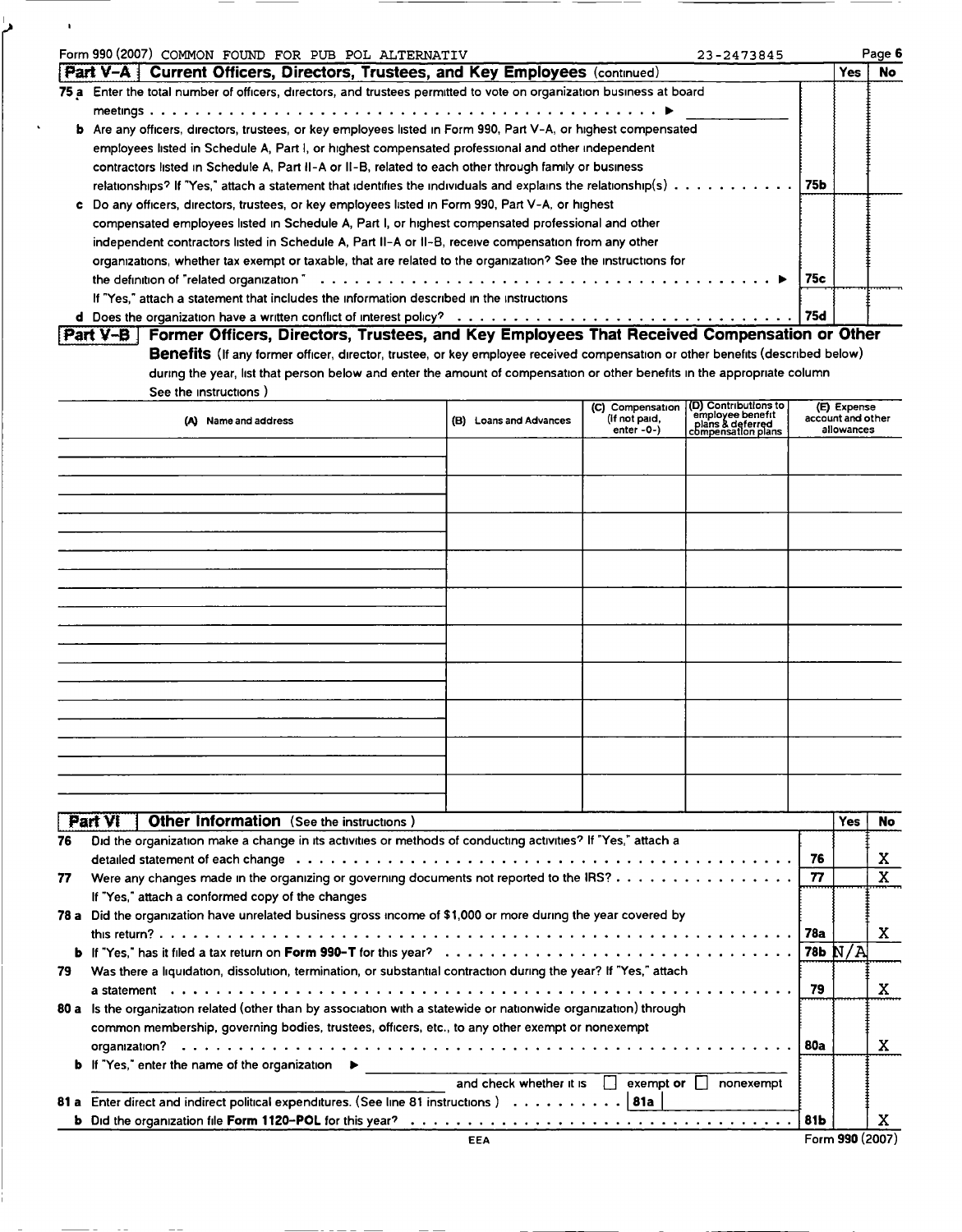|     | Form 990 (2007) COMMON FOUND FOR PUB POL ALTERNATIV                                                                | 23-2473845                  |                   |            | Page 7       |
|-----|--------------------------------------------------------------------------------------------------------------------|-----------------------------|-------------------|------------|--------------|
|     | <b>Other Information (continued)</b><br>Part VI                                                                    |                             |                   | <b>Yes</b> | <b>No</b>    |
| 82a | Did the organization receive donated services or the use of materials, equipment, or facilities at no charge       |                             |                   |            |              |
|     |                                                                                                                    |                             | 82a               | x          |              |
| b   | If "Yes," you may indicate the value of these items here. Do not include this                                      |                             |                   |            |              |
|     | amount as revenue in Part I or as an expense in Part II                                                            |                             |                   |            |              |
|     |                                                                                                                    |                             |                   |            |              |
| 83а | Did the organization comply with the public inspection requirements for returns and exemption applications?        |                             | <b>83a</b><br>83b | x<br>X     |              |
| b   | Did the organization comply with the disclosure requirements relating to quid pro quo contributions?               |                             |                   |            | $\mathbf{x}$ |
| 84a | If "Yes," did the organization include with every solicitation an express statement that such contributions or     |                             | 84a               |            |              |
| b   |                                                                                                                    |                             |                   |            |              |
| 85a |                                                                                                                    |                             | <b>85a</b>        |            |              |
| ь   |                                                                                                                    |                             | 85b               |            |              |
|     | If "Yes" was answered to either 85a or 85b, do not complete 85c through 85h below unless the organization          |                             |                   |            |              |
|     |                                                                                                                    |                             |                   |            |              |
|     | received a waiver for proxy tax owed for the prior year                                                            | 85c                         |                   |            |              |
| c   | Section 162(e) lobbying and political expenditures $\ldots \ldots \ldots \ldots \ldots \ldots \ldots$ 85d          |                             |                   |            |              |
| d   | Aggregate nondeductible amount of section $6033(e)(1)(A)$ dues notices 85e                                         |                             |                   |            |              |
| е   | Taxable amount of lobbying and political expenditures (line 85d less 85e) 85f                                      |                             |                   |            |              |
| f   |                                                                                                                    |                             |                   |            |              |
| g   |                                                                                                                    |                             | 85a               |            |              |
| h   | If section 6033(e)(1)(A) dues notices were sent, does the organization agree to add the amount on line 85f         |                             |                   |            |              |
|     | to its reasonable estimate of dues allocable to nondeductible lobbying and political expenditures for the          |                             |                   |            |              |
|     |                                                                                                                    |                             | 85h               |            |              |
| 86  | $501(c)(7)$ orgs Enter a Initiation fees and capital contributions included on line 12   86a                       |                             |                   |            |              |
| b   | Gross receipts, included on line 12, for public use of club facilities $\dots \dots \dots \dots$                   |                             |                   |            |              |
| 87  | $501(c)(12)$ orgs. Enter a Gross income from members or shareholders $\ldots \ldots \ldots$                        |                             |                   |            |              |
| b   | Gross income from other sources (Do not net amounts due or paid to other                                           |                             |                   |            |              |
|     |                                                                                                                    |                             |                   |            |              |
|     | 88a At any time during the year, did the organization own a 50% or greater interest in a taxable corporation or    |                             |                   |            |              |
|     | partnership, or an entity disregarded as separate from the organization under Regulations sections                 |                             |                   |            |              |
|     |                                                                                                                    |                             | 88a               |            | X            |
| b   | At any time during the year, did the organization, directly or indirectly, own a controlled entity within the      |                             |                   |            |              |
|     |                                                                                                                    |                             | 88Ь               |            | x            |
|     | 89a $501(c)(3)$ organizations Enter Amount of tax imposed on the organization during the year under:               |                             |                   |            |              |
|     | section 4911 ▶ _________________; section 4912 ▶ _____________; section 4955 ▶ _                                   |                             |                   |            |              |
| ь   | $501(c)(3)$ and $501(c)(4)$ orgs Did the organization engage in any section 4958 excess benefit transaction        |                             |                   |            |              |
|     | during the year or did it become aware of an excess benefit transaction from a prior year? If "Yes," attach        |                             |                   |            |              |
|     |                                                                                                                    |                             | 89b               |            | X            |
| c   | Enter Amount of tax imposed on the organization managers or disqualified                                           |                             |                   |            |              |
|     | persons during the year under sections 4912, 4955, and 4958 $\dots \dots \dots \dots \longmapsto$                  |                             |                   |            |              |
| d   | Enter Amount of tax on line 89c, above, reimbursed by the organization $\dots \dots \dots$                         |                             |                   |            |              |
| е   | All organizations At any time during the tax year, was the organization a party to a prohibited tax shelter        |                             |                   |            |              |
|     |                                                                                                                    |                             | i 89e             |            |              |
|     | All organizations Did the organization acquire a direct or indirect interest in any applicable insurance contract? |                             | 89f               |            |              |
| g   | For supporting organizations and sponsoring organizations maintaining donor advised funds Did the                  |                             |                   |            |              |
|     | supporting organization, or a fund maintained by a sponsoring organization, have excess business holdings          |                             |                   |            |              |
|     |                                                                                                                    |                             | 89g               |            |              |
| 90a | List the states with which a copy of this return is filed $\blacktriangleright$ PA                                 |                             |                   |            |              |
| ь   | Number of employees employed in the pay period that includes March 12, 2007 (See                                   |                             |                   |            |              |
|     |                                                                                                                    |                             |                   |            |              |
|     | <b>91a</b> The books are in care of $\triangleright$ % MATTHEW J BROUILLETTE                                       | Telephone no ▶ 717-671-1901 |                   |            |              |
|     | Located at ▶ 225 STATE STREET 30 HARRISBURG PA ZIP +4 ▶ 17101                                                      |                             |                   |            |              |
| ь   | At any time during the calendar year, did the organization have an interest in or a signature or other authority   |                             |                   |            |              |
|     | over a financial account in a foreign country (such as a bank account, securities account, or other financial      |                             |                   | Yes        | No.          |
|     |                                                                                                                    |                             |                   |            | $\mathbf{x}$ |
|     | If "Yes," enter the name of the foreign country $\blacktriangleright$                                              |                             |                   |            |              |
|     | See the instructions for exceptions and filing requirements for Form TD F 90-22.1, Report of Foreign Bank          |                             |                   |            |              |
|     |                                                                                                                    |                             |                   |            |              |
|     | and Financial Accounts                                                                                             |                             |                   |            |              |

 $- - - -$ 

 $\begin{bmatrix} 1 \\ 1 \\ 1 \end{bmatrix}$ 

 $\ddot{\phantom{0}}$ 

<u> 22 22 23 23 23 </u>

 $\sim$ 

- -

 $\cdots$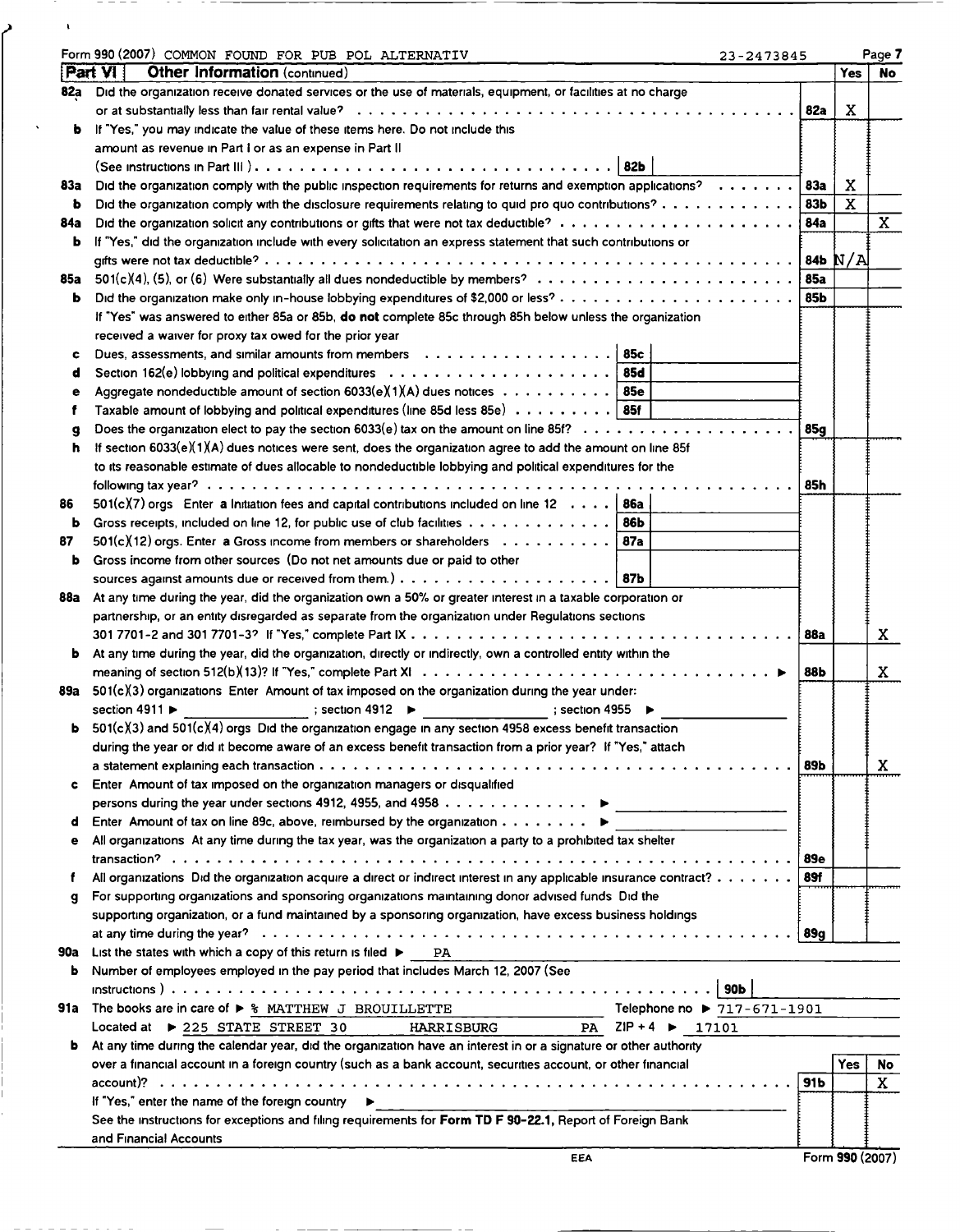| ٠                | Form 990 (2007)                                                                                                                     | COMMON FOUND FOR PUB POL ALTERNATIV                                   |                                     |                       |                                      | 23-2473845   |                   | Page 8                |
|------------------|-------------------------------------------------------------------------------------------------------------------------------------|-----------------------------------------------------------------------|-------------------------------------|-----------------------|--------------------------------------|--------------|-------------------|-----------------------|
| <b>Part VI</b>   | <b>Other Information</b> (continued)                                                                                                |                                                                       |                                     |                       |                                      |              |                   | <b>Yes</b><br>No      |
|                  | c At any time during the calendar year, did the organization maintain an office outside of the United States?                       |                                                                       |                                     |                       |                                      |              | 91c               | X.                    |
|                  | If "Yes," enter the name of the foreign country                                                                                     |                                                                       |                                     |                       |                                      |              |                   |                       |
| $-92$            |                                                                                                                                     |                                                                       |                                     |                       |                                      |              |                   |                       |
|                  | and enter the amount of tax-exempt interest received or accrued during the tax year $\dots \dots \dots \dots$                       |                                                                       |                                     |                       |                                      | 92           |                   |                       |
| <b>Part VII</b>  |                                                                                                                                     |                                                                       |                                     |                       |                                      |              |                   |                       |
|                  |                                                                                                                                     | <b>Analysis of Income-Producing Activities (See the instructions)</b> |                                     |                       |                                      |              |                   |                       |
|                  | Note: Enter gross amounts unless otherwise                                                                                          |                                                                       | Unrelated business income           |                       | Excluded by section 512, 513, or 514 |              | (E)<br>Related or |                       |
| <b>Indicated</b> |                                                                                                                                     | (A)                                                                   | (B)                                 | (c)                   | (D)                                  |              | exempt function   |                       |
| 93               | Program service revenue                                                                                                             | <b>Business code</b>                                                  | Amount                              | <b>Exclusion code</b> | Amount                               |              | income            |                       |
| a                |                                                                                                                                     |                                                                       |                                     |                       |                                      |              |                   |                       |
|                  |                                                                                                                                     |                                                                       |                                     |                       |                                      |              |                   |                       |
|                  |                                                                                                                                     |                                                                       |                                     |                       |                                      |              |                   |                       |
|                  |                                                                                                                                     |                                                                       |                                     |                       |                                      |              |                   |                       |
|                  |                                                                                                                                     |                                                                       |                                     |                       |                                      |              |                   |                       |
|                  | Medicare/Medicaid payments                                                                                                          |                                                                       |                                     |                       |                                      |              |                   |                       |
| g                | Fees and contracts from government agencies                                                                                         |                                                                       |                                     |                       |                                      |              |                   |                       |
| 94               | Membership dues and assessments                                                                                                     |                                                                       |                                     |                       |                                      |              |                   |                       |
| 95               | Interest on savings & temporary cash investments                                                                                    |                                                                       |                                     | 14                    |                                      | 14,596       |                   |                       |
| 96               | Dividends and interest from securities .                                                                                            |                                                                       |                                     |                       |                                      |              |                   |                       |
| 97               | Net rental income or (loss) from real estate                                                                                        |                                                                       |                                     |                       |                                      |              |                   |                       |
| a                | debt-financed property                                                                                                              |                                                                       |                                     |                       |                                      |              |                   |                       |
| ь                | not debt-financed property.                                                                                                         |                                                                       |                                     |                       |                                      |              |                   |                       |
| 98               | Net rental income or (loss) from personal property                                                                                  |                                                                       |                                     |                       |                                      |              |                   |                       |
| 99               | Other investment income. $\ldots$                                                                                                   |                                                                       |                                     |                       |                                      |              |                   |                       |
| 100              | Gain or (loss) from sales of assets other<br>than inventory $\cdot \cdot \cdot \cdot \cdot \cdot \cdot \cdot \cdot$                 |                                                                       |                                     |                       |                                      |              |                   |                       |
|                  | Net income or (loss) from special events                                                                                            |                                                                       |                                     |                       |                                      |              |                   |                       |
| 101              |                                                                                                                                     |                                                                       |                                     |                       |                                      |              |                   |                       |
| 102              | Gross profit or (loss) from sales of inventory                                                                                      |                                                                       |                                     |                       |                                      |              |                   |                       |
| 103              | Other revenue: a                                                                                                                    |                                                                       |                                     |                       |                                      |              |                   |                       |
| b                |                                                                                                                                     |                                                                       |                                     |                       |                                      |              |                   |                       |
|                  |                                                                                                                                     |                                                                       |                                     |                       |                                      |              |                   |                       |
|                  |                                                                                                                                     |                                                                       |                                     |                       |                                      |              |                   |                       |
|                  |                                                                                                                                     |                                                                       |                                     |                       |                                      |              |                   |                       |
| 104              | Subtotal (add columns (B), (D), and (E))                                                                                            |                                                                       |                                     |                       |                                      | 14,596       |                   |                       |
| 105              | Total (add line 104, columns $(B)$ , $(D)$ , and $(E)$ )                                                                            |                                                                       |                                     |                       |                                      |              |                   | 14,596                |
|                  | Note: Line 105 plus line 1e, Part I, should equal the amount on line 12, Part I                                                     |                                                                       |                                     |                       |                                      |              |                   |                       |
| Part VIII        | Relationship of Activities to the Accomplishment of Exempt Purposes (See the Instructions.)                                         |                                                                       |                                     |                       |                                      |              |                   |                       |
| Line No.         | Explain how each activity for which income is reported in column (E) of Part VII contributed importantly to the accomplishment      |                                                                       |                                     |                       |                                      |              |                   |                       |
|                  | of the organization's exempt purposes (other than by providing funds for such purposes)                                             |                                                                       |                                     |                       |                                      |              |                   |                       |
|                  |                                                                                                                                     |                                                                       |                                     |                       |                                      |              |                   |                       |
|                  |                                                                                                                                     |                                                                       |                                     |                       |                                      |              |                   |                       |
|                  |                                                                                                                                     |                                                                       |                                     |                       |                                      |              |                   |                       |
|                  |                                                                                                                                     |                                                                       |                                     |                       |                                      |              |                   |                       |
| Part IX          | Information Regarding Taxable Subsidiaries and Disregarded Entities (See the Instructions)                                          |                                                                       |                                     |                       |                                      |              |                   |                       |
|                  | (A)<br>Name, address, and EIN of corporation,                                                                                       |                                                                       | (B)                                 | (C)                   |                                      | (D)          |                   | (E)                   |
|                  | partnership, or disregarded entity                                                                                                  |                                                                       | Percentage of<br>ownership interest | Nature of activities  |                                      | Total income |                   | End-of-year<br>assets |
|                  |                                                                                                                                     |                                                                       | %                                   |                       |                                      |              |                   |                       |
|                  |                                                                                                                                     |                                                                       | %                                   |                       |                                      |              |                   |                       |
|                  |                                                                                                                                     |                                                                       | %                                   |                       |                                      |              |                   |                       |
|                  |                                                                                                                                     |                                                                       | %                                   |                       |                                      |              |                   |                       |
| Part X           | Information Regarding Transfers Associated with Personal Benefit Contracts (See the Instructions)                                   |                                                                       |                                     |                       |                                      |              |                   |                       |
|                  |                                                                                                                                     |                                                                       |                                     |                       |                                      |              |                   |                       |
| (a) -            | Did the organization, during the year, receive any funds, directly or indirectly, to pay premiums on a personal benefit contract? . |                                                                       |                                     |                       |                                      |              | Yes               | $\mathbf{X}$ No       |
| (b)              | Did the organization, during the year, pay premiums, directly or indirectly, on a personal benefit contract? $\ldots \ldots$        |                                                                       |                                     |                       |                                      |              | Yes               | $\Sigma$ No           |
|                  | Note: If "Yes" to (b), file Form 8870 and Form 4720 (see instructions)                                                              |                                                                       |                                     |                       |                                      |              |                   |                       |
|                  |                                                                                                                                     |                                                                       |                                     | EEA                   |                                      |              |                   | Form 990 (2007)       |

 $\mathbf{z}$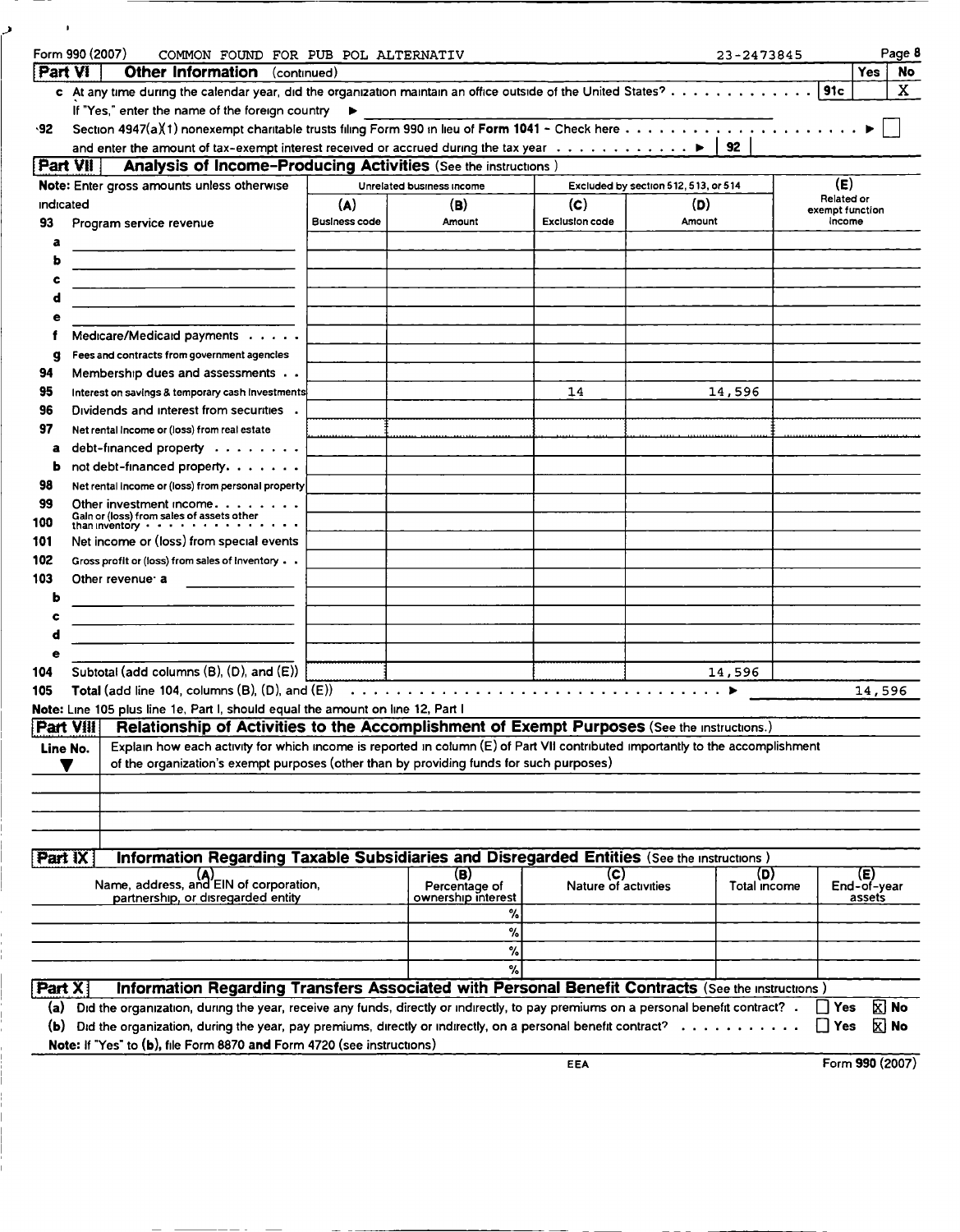| .-ัorm 990 (2007` | Page 5 |
|-------------------|--------|
|                   |        |

Þ

## **Part XI Information Regarding Transfers To and From Controlled Entities.** Complete only if the organization

is a controlling organization as defined in section 512(b)(13)

## 106 Did the reporting organization make any transfers to a controlled entity as defined in section 512(b)(13) of

|              | the Code? If "Yes," complete the schedule below for each controlled entity |                                                        |                                          |                                  |
|--------------|----------------------------------------------------------------------------|--------------------------------------------------------|------------------------------------------|----------------------------------|
|              | (A)<br>Name, address, of each<br>controlled entity                         | (B)<br><b>Employer Identification</b><br><b>Number</b> | (c)<br><b>Description of</b><br>transfer | (D)<br><b>Amount of transfer</b> |
| a            |                                                                            |                                                        |                                          |                                  |
| Ы            |                                                                            |                                                        |                                          |                                  |
| $\mathbf{c}$ |                                                                            |                                                        |                                          |                                  |
|              | <b>Totals</b>                                                              |                                                        |                                          |                                  |

|  | res I No |  |
|--|----------|--|
|  |          |  |

Yes No

| 107 | Did the reporting organization receive any transfers from a controlled entity as defined in section |
|-----|-----------------------------------------------------------------------------------------------------|
|     | $512(b)(13)$ of the Code? If "Yes," complete the schedule below for each controlled entity          |

|             | (A)<br>Name, address, of each<br>controlled entity | (B)<br>$\mid$ Employer identification $\mid$<br><b>Number</b> | (c)<br><b>Description of</b><br>transfer | (D)<br><b>Amount of transfer</b> |
|-------------|----------------------------------------------------|---------------------------------------------------------------|------------------------------------------|----------------------------------|
| a           |                                                    |                                                               |                                          |                                  |
| b           |                                                    |                                                               |                                          |                                  |
| $\mathbf c$ |                                                    |                                                               |                                          |                                  |
|             | <b>Totals</b>                                      |                                                               |                                          |                                  |

108 Did the organization have a binding written contract in effect on August 17, 2006, covering the interest,

|                               |                                                                       | rents, royalties, and annuities described in question 107 above?                                                                                                                                                                                                                                                  |           |                   |                                          |
|-------------------------------|-----------------------------------------------------------------------|-------------------------------------------------------------------------------------------------------------------------------------------------------------------------------------------------------------------------------------------------------------------------------------------------------------------|-----------|-------------------|------------------------------------------|
| <b>Please</b><br>Sign         | Signature of officer                                                  | Under penalties of perlury, I declare that I have examined this return, including accompanying schedules and statements, and to the best of my knowledge<br>and belief, it rue freet, and complete. Declaration of preparer (other than officer) is based on all information of which preparer has any knowledge. |           |                   | 08/14/08<br>Date                         |
| Here                          | Type or print name and fitle                                          | <u>Bron'Th He</u>                                                                                                                                                                                                                                                                                                 | President |                   |                                          |
| Paid                          | Preparer's<br>signature                                               |                                                                                                                                                                                                                                                                                                                   | Date      | Check if<br>colf. | Preparer's SSN or PTIN (See Gen. Inst X) |
| Preparer's<br><b>Use Only</b> | Firm's name for yours<br>if self-employed),<br>address, and $ZIP + 4$ | Carey Associates,<br>Inc.<br>875 Market St, Suite 12<br>LEMOYNE, PA 17043                                                                                                                                                                                                                                         |           |                   |                                          |

|--|--|

Yes | No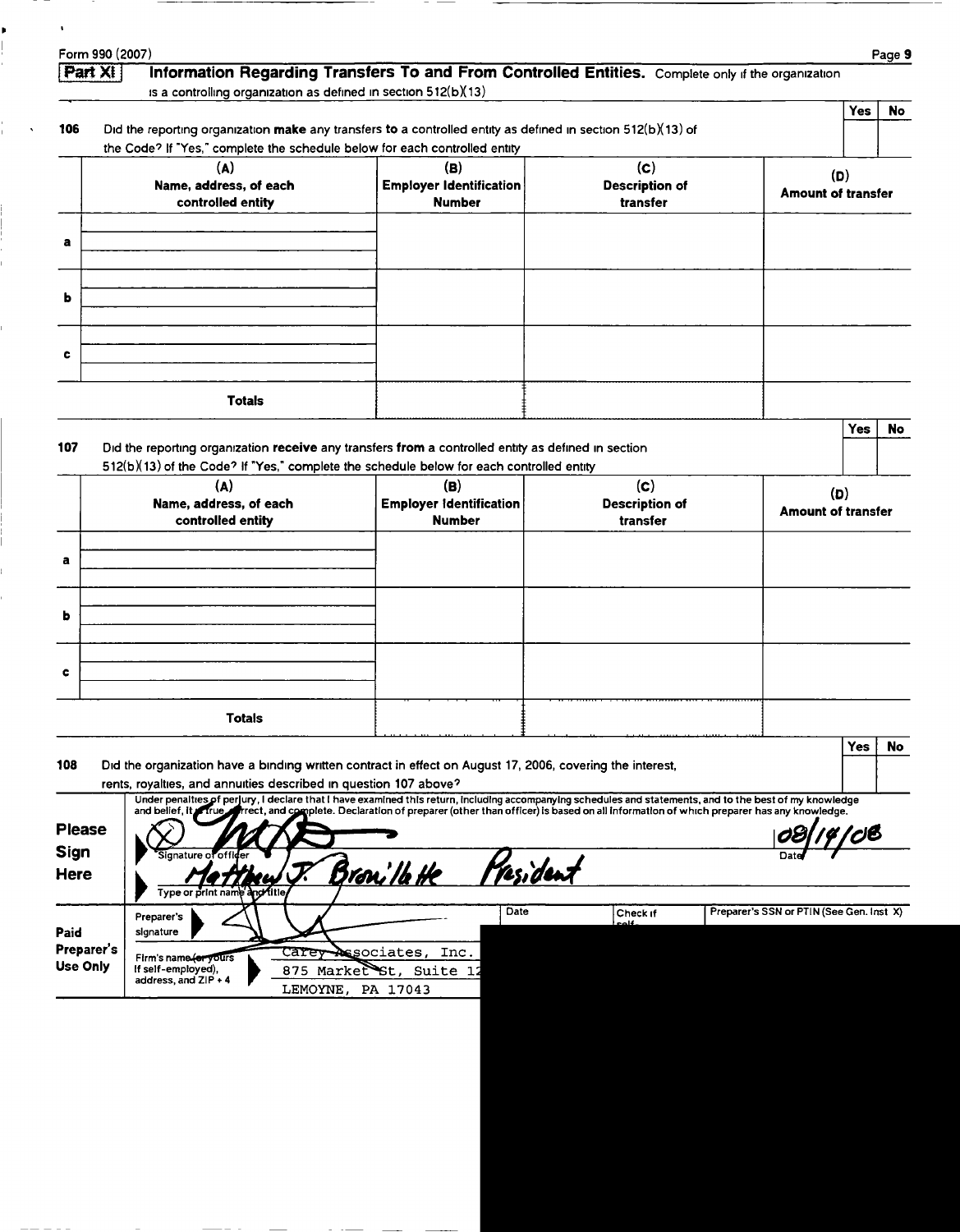| <b>SCHEDULE A</b>                                                                                                                                                                                          |                                                                                                                                                                                           | Organization Exempt Under Section 501(c)(3)                                                                                           |                  |                                                  | OMB No 1545-0047                 |
|------------------------------------------------------------------------------------------------------------------------------------------------------------------------------------------------------------|-------------------------------------------------------------------------------------------------------------------------------------------------------------------------------------------|---------------------------------------------------------------------------------------------------------------------------------------|------------------|--------------------------------------------------|----------------------------------|
| (Form 990 or 990-EZ)                                                                                                                                                                                       |                                                                                                                                                                                           | $\tilde{f}(\text{Except Private Foundation})$ and Section 501(e), 501(f), 501(k), 501(n),<br>or 4947(a)(1) Nonexempt Charitable Trust |                  |                                                  | 2007                             |
| Department of the Treasury                                                                                                                                                                                 |                                                                                                                                                                                           | Supplementary Information -- (See separate instructions.)                                                                             |                  |                                                  |                                  |
| Internal Revenue Service                                                                                                                                                                                   | MUST be completed by the above organizations and attached to their Form 990 or 990-EZ                                                                                                     |                                                                                                                                       |                  |                                                  |                                  |
| Name of the organization                                                                                                                                                                                   |                                                                                                                                                                                           |                                                                                                                                       |                  | <b>Employer identification number</b>            |                                  |
| Part 1                                                                                                                                                                                                     | COMMON FOUND FOR PUB POL ALTERNATIV<br>Compensation of the Five Highest Paid Employees Other Than Officers, Directors, and Trustees                                                       |                                                                                                                                       |                  | 23-2473845                                       |                                  |
|                                                                                                                                                                                                            | (See page 1 of the instructions. List each one If there are none, enter "None")                                                                                                           |                                                                                                                                       |                  |                                                  |                                  |
| <b>NONE</b>                                                                                                                                                                                                | (a) Name and address of each employee paid more<br>than \$50,000                                                                                                                          | (b) Title and average hours<br>per week devoted to position                                                                           | (c) Compensation | (d) Contributions to<br>employee benefit plans & | (e) Expense<br>account and other |
|                                                                                                                                                                                                            |                                                                                                                                                                                           |                                                                                                                                       |                  | deferred compensation                            | allowances                       |
|                                                                                                                                                                                                            |                                                                                                                                                                                           |                                                                                                                                       |                  |                                                  |                                  |
|                                                                                                                                                                                                            |                                                                                                                                                                                           |                                                                                                                                       |                  |                                                  |                                  |
|                                                                                                                                                                                                            |                                                                                                                                                                                           |                                                                                                                                       |                  |                                                  |                                  |
|                                                                                                                                                                                                            |                                                                                                                                                                                           |                                                                                                                                       |                  |                                                  |                                  |
|                                                                                                                                                                                                            |                                                                                                                                                                                           |                                                                                                                                       |                  |                                                  |                                  |
|                                                                                                                                                                                                            |                                                                                                                                                                                           |                                                                                                                                       |                  |                                                  |                                  |
|                                                                                                                                                                                                            |                                                                                                                                                                                           |                                                                                                                                       |                  |                                                  |                                  |
|                                                                                                                                                                                                            |                                                                                                                                                                                           |                                                                                                                                       |                  |                                                  |                                  |
|                                                                                                                                                                                                            | Total number of other employees paid over \$50,000 ▶                                                                                                                                      |                                                                                                                                       |                  |                                                  |                                  |
| Part II-A                                                                                                                                                                                                  | Compensation of the Five Highest Paid Independent Contractors for Professional Services                                                                                                   |                                                                                                                                       |                  |                                                  |                                  |
|                                                                                                                                                                                                            | (See page 2 of the instructions List each one (whether individuals or firms) If there are none, enter "None")                                                                             |                                                                                                                                       |                  |                                                  |                                  |
|                                                                                                                                                                                                            |                                                                                                                                                                                           |                                                                                                                                       |                  |                                                  |                                  |
|                                                                                                                                                                                                            | (a) Name and address of each independent contractor paid more than \$50,000                                                                                                               |                                                                                                                                       |                  |                                                  | (c) Compensation                 |
|                                                                                                                                                                                                            |                                                                                                                                                                                           |                                                                                                                                       |                  | (b) Type of service                              |                                  |
|                                                                                                                                                                                                            |                                                                                                                                                                                           |                                                                                                                                       |                  |                                                  |                                  |
|                                                                                                                                                                                                            |                                                                                                                                                                                           |                                                                                                                                       |                  |                                                  |                                  |
|                                                                                                                                                                                                            |                                                                                                                                                                                           |                                                                                                                                       |                  |                                                  |                                  |
|                                                                                                                                                                                                            |                                                                                                                                                                                           |                                                                                                                                       |                  |                                                  |                                  |
|                                                                                                                                                                                                            |                                                                                                                                                                                           |                                                                                                                                       |                  |                                                  |                                  |
|                                                                                                                                                                                                            |                                                                                                                                                                                           |                                                                                                                                       |                  |                                                  |                                  |
|                                                                                                                                                                                                            |                                                                                                                                                                                           |                                                                                                                                       |                  |                                                  |                                  |
|                                                                                                                                                                                                            |                                                                                                                                                                                           |                                                                                                                                       |                  |                                                  |                                  |
|                                                                                                                                                                                                            |                                                                                                                                                                                           |                                                                                                                                       |                  |                                                  |                                  |
|                                                                                                                                                                                                            |                                                                                                                                                                                           |                                                                                                                                       |                  |                                                  |                                  |
|                                                                                                                                                                                                            |                                                                                                                                                                                           |                                                                                                                                       |                  |                                                  |                                  |
|                                                                                                                                                                                                            | Compensation of the Five Highest Paid Independent Contractors for Other Services<br>(List each contractor who performed services other than professional services, whether individuals or |                                                                                                                                       |                  |                                                  |                                  |
|                                                                                                                                                                                                            |                                                                                                                                                                                           |                                                                                                                                       |                  |                                                  |                                  |
|                                                                                                                                                                                                            | firms If there are none, enter "None." See page 2 of the instructions)<br>(a) Name and address of each independent contractor paid more than \$50,000                                     |                                                                                                                                       |                  | <b>(b)</b> Type of service                       | (c) Compensation                 |
|                                                                                                                                                                                                            |                                                                                                                                                                                           |                                                                                                                                       |                  |                                                  |                                  |
|                                                                                                                                                                                                            |                                                                                                                                                                                           |                                                                                                                                       |                  |                                                  |                                  |
|                                                                                                                                                                                                            |                                                                                                                                                                                           |                                                                                                                                       |                  |                                                  |                                  |
|                                                                                                                                                                                                            |                                                                                                                                                                                           |                                                                                                                                       |                  |                                                  |                                  |
|                                                                                                                                                                                                            |                                                                                                                                                                                           |                                                                                                                                       |                  |                                                  |                                  |
|                                                                                                                                                                                                            |                                                                                                                                                                                           |                                                                                                                                       |                  |                                                  |                                  |
|                                                                                                                                                                                                            |                                                                                                                                                                                           |                                                                                                                                       |                  |                                                  |                                  |
|                                                                                                                                                                                                            |                                                                                                                                                                                           |                                                                                                                                       |                  |                                                  |                                  |
|                                                                                                                                                                                                            |                                                                                                                                                                                           |                                                                                                                                       |                  |                                                  |                                  |
|                                                                                                                                                                                                            |                                                                                                                                                                                           |                                                                                                                                       |                  |                                                  |                                  |
| NONE<br>Total number of others receiving over \$50,000 for<br>professional services $\ldots \ldots \ldots \ldots \ldots$<br>iPart II−BI<br><b>NONE</b><br>Total number of other contractors receiving over | $\$50,000$ for other services $\quad .\ .\ .\ .\ .\ .\ .\ .\ .\ .\ \blacktriangleright$                                                                                                   |                                                                                                                                       |                  |                                                  |                                  |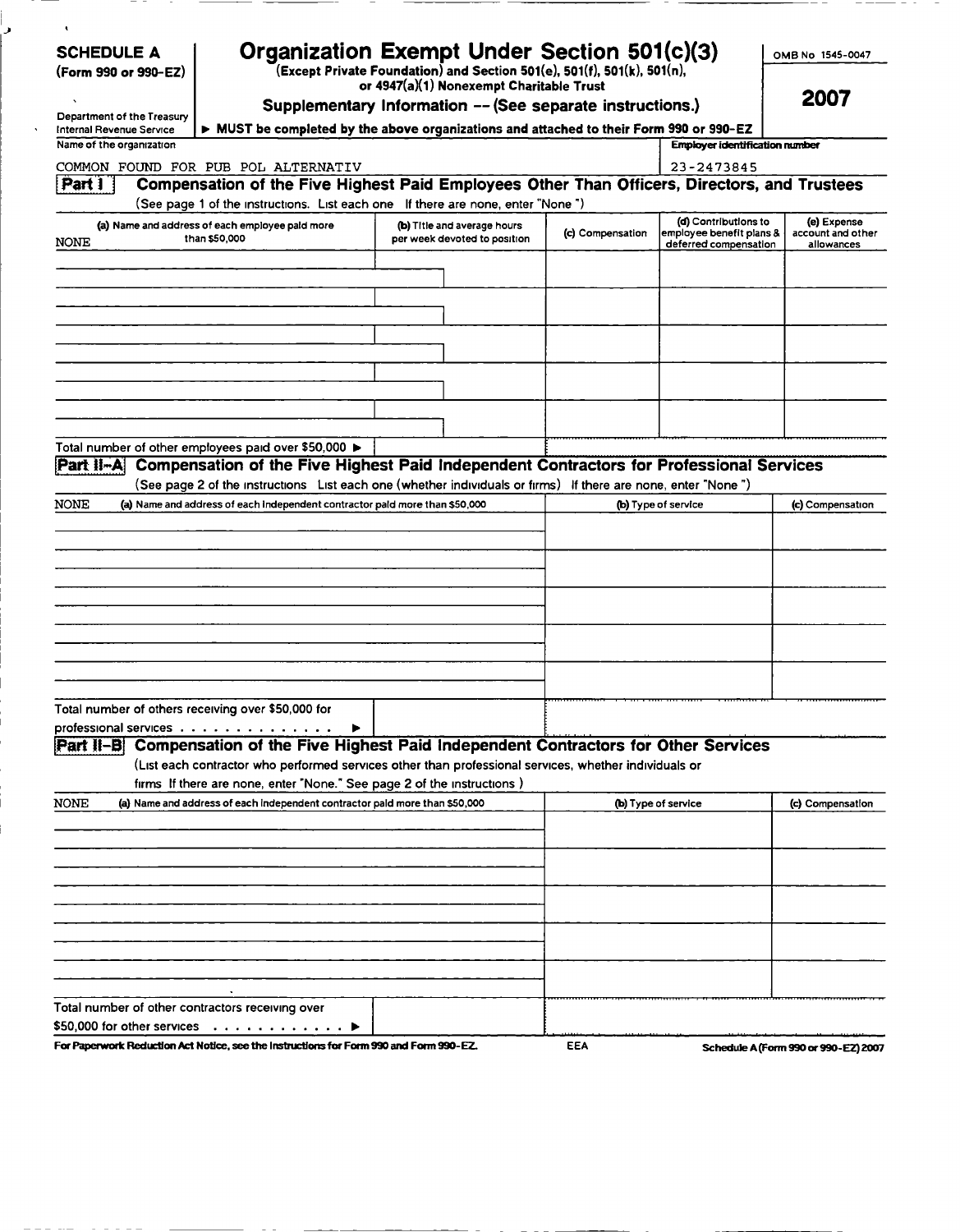|    | Part $\mathbb{H}$<br><b>Statements About Activities</b> (See page 2 of the instructions)                                     |    | Yes         | No                      |
|----|------------------------------------------------------------------------------------------------------------------------------|----|-------------|-------------------------|
| -1 | During the year, has the organization attempted to influence national, state, or local legislation, including any            |    |             |                         |
|    | attempt to influence public opinion on a legislative matter or referendum? If "Yes," enter the total expenses paid           |    |             |                         |
|    | or incurred in connection with the lobbying activities $\blacktriangleright$ \$ (Must equal amounts on line 38,              |    |             |                         |
|    |                                                                                                                              | 1  |             | X.                      |
|    |                                                                                                                              |    |             |                         |
|    | Organizations that made an election under section 501(h) by filing Form 5768 must complete Part VI-A Other                   |    |             |                         |
|    | organizations checking "Yes" must complete Part VI-B AND attach a statement giving a detailed description of                 |    |             |                         |
|    | the lobbying activities                                                                                                      |    |             |                         |
| 2  | During the year, has the organization, either directly or indirectly, engaged in any of the following acts with any          |    |             |                         |
|    | substantial contributors, trustees, directors, officers, creators, key employees, or members of their families, or           |    |             |                         |
|    | with any taxable organization with which any such person is affiliated as an officer, director, trustee, majority            |    |             |                         |
|    | owner, or principal beneficiary? (If the answer to any question is "Yes," attach a detailed statement explaining the         |    |             |                         |
|    | transactions)                                                                                                                |    |             |                         |
|    |                                                                                                                              | 2a |             | X                       |
|    |                                                                                                                              |    |             |                         |
| b  |                                                                                                                              | 2b |             | X                       |
|    |                                                                                                                              | 2c |             | X                       |
| С  | See Part V-A, Form 990                                                                                                       |    |             |                         |
| đ  | Payment of compensation (or payment or reimbursement of expenses if more than \$1,000)?                                      | 2d | $\mathbf X$ |                         |
|    |                                                                                                                              |    |             |                         |
|    |                                                                                                                              | 2e |             | X                       |
|    | 3a Did the organization make grants for scholarships, fellowships, student loans, etc.? (If "Yes," attach an explanation     |    |             |                         |
|    | of how the organization determines that recipients qualify to receive payments.) $\ldots \ldots \ldots \ldots \ldots \ldots$ | 3a |             | X                       |
|    |                                                                                                                              | Зb |             | X                       |
|    |                                                                                                                              |    |             |                         |
|    | c Did the organization receive or hold an easement for conservation purposes, including easements to preserve open           |    |             |                         |
|    | space, the environment, historic land areas or historic structures? If "Yes," attach a detailed statement                    | 3c |             | X                       |
|    | d Did the organization provide credit counseling, debt management, credit repair, or debt negotiation services?              | 3d |             | X                       |
|    | 4 a Did the organization maintain any donor advised funds? If "Yes," complete lines 4b through 4g. If "No," complete         |    |             |                         |
|    |                                                                                                                              | 4a |             | X                       |
|    |                                                                                                                              | 4b |             | $\overline{\mathbf{x}}$ |
|    | c Did the organization make a distribution to a donor, donor advisor, or related person?                                     | 4c |             | X.                      |
|    |                                                                                                                              |    |             |                         |
|    |                                                                                                                              |    |             |                         |
|    | e Enter the aggregate value of assets held in all donor advised funds owned at the end of the tax year $\dots \dots$         |    |             |                         |
| f  | Enter the total number of separate funds or accounts owned at the end of the tax year (excluding donor advised               |    |             |                         |
|    | funds included on line 4d) where donors have the right to provide advice on the distribution or investment of                |    |             |                         |
|    |                                                                                                                              |    |             |                         |
|    | g Enter the aggregate value of assets held in all funds or accounts included on line 4f at the end of the tax year $\dots$ . |    |             |                         |

.

 $\mathbf{y} = (x_1, \ldots, x_n)$ 

 $\sim$ 

--

E EA Schedule A (Form 990 or 990- EZ) 2007

 $\sim$   $-$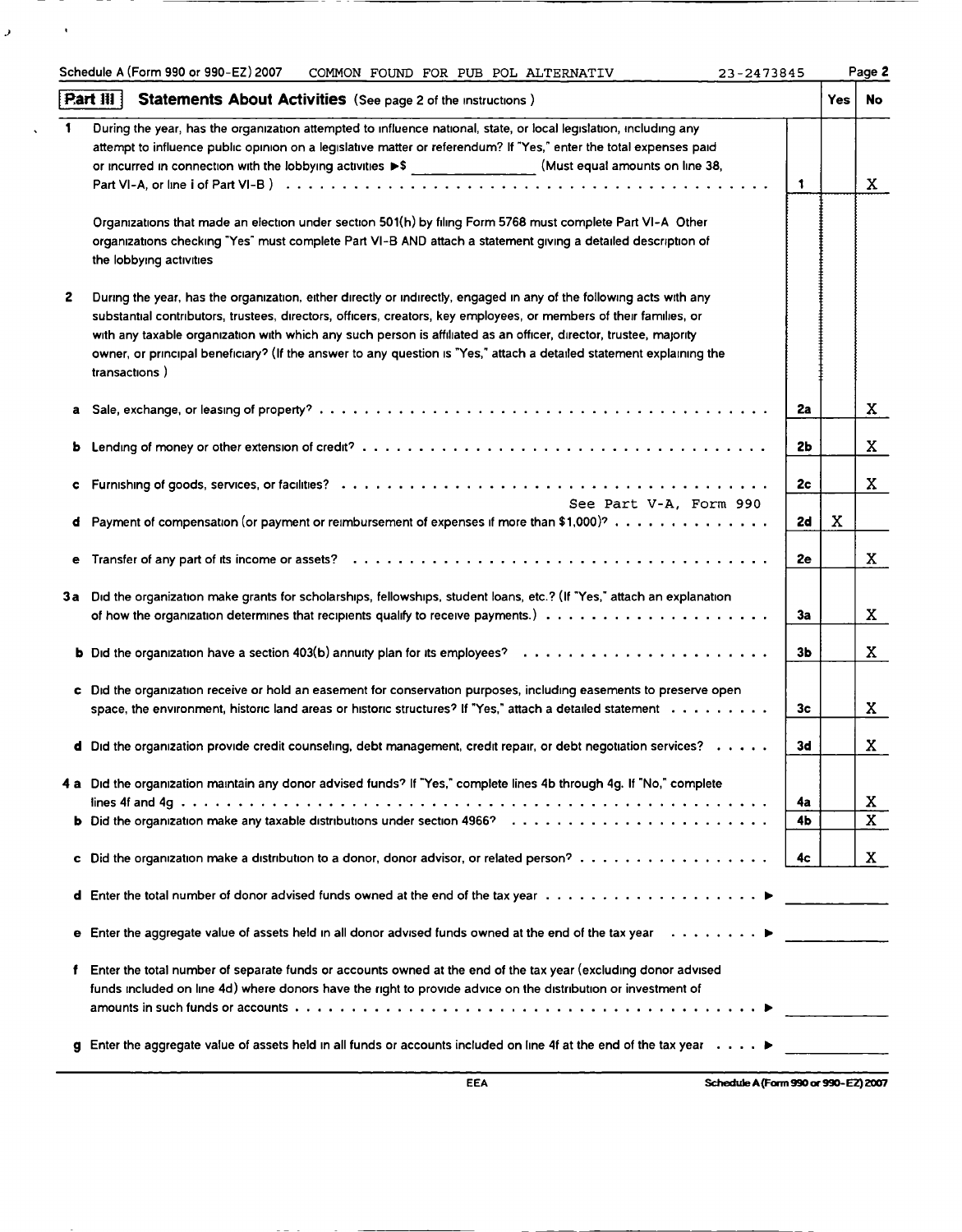|                                 | Schedule A (Form 990 or 990-EZ) 2007                                                                                                                                                                                                                                                                                                                                                                                                                                                                                                                                                                                                        | COMMON FOUND FOR PUB POL ALTERNATIV                      |                                                                                                   |                |                                                                                                | 23-2473845                         | Page 3 |
|---------------------------------|---------------------------------------------------------------------------------------------------------------------------------------------------------------------------------------------------------------------------------------------------------------------------------------------------------------------------------------------------------------------------------------------------------------------------------------------------------------------------------------------------------------------------------------------------------------------------------------------------------------------------------------------|----------------------------------------------------------|---------------------------------------------------------------------------------------------------|----------------|------------------------------------------------------------------------------------------------|------------------------------------|--------|
| <b>Part IV</b>                  | Reason for Non-Private Foundation Status (See pages 4 through 8 of the instructions)                                                                                                                                                                                                                                                                                                                                                                                                                                                                                                                                                        |                                                          |                                                                                                   |                |                                                                                                |                                    |        |
|                                 | I certify that the organization is not a private foundation because it is (Please check only ONE applicable box)                                                                                                                                                                                                                                                                                                                                                                                                                                                                                                                            |                                                          |                                                                                                   |                |                                                                                                |                                    |        |
|                                 | A church, convention of churches, or association of churches Section $170(b)(1)(A)(I)$                                                                                                                                                                                                                                                                                                                                                                                                                                                                                                                                                      |                                                          |                                                                                                   |                |                                                                                                |                                    |        |
|                                 | A school Section 170(b)(1)(A)(ii). (Also complete Part V)                                                                                                                                                                                                                                                                                                                                                                                                                                                                                                                                                                                   |                                                          |                                                                                                   |                |                                                                                                |                                    |        |
|                                 | A hospital or a cooperative hospital service organization Section $170(b)(1)(A)(m)$                                                                                                                                                                                                                                                                                                                                                                                                                                                                                                                                                         |                                                          |                                                                                                   |                |                                                                                                |                                    |        |
|                                 | A federal, state, or local government or governmental unit Section 170(b)(1)(A)(v)                                                                                                                                                                                                                                                                                                                                                                                                                                                                                                                                                          |                                                          |                                                                                                   |                |                                                                                                |                                    |        |
| and state $\blacktriangleright$ | A medical research organization operated in conjunction with a hospital Section 170(b)(1)(A)(iii). Enter the hospital's name, city,                                                                                                                                                                                                                                                                                                                                                                                                                                                                                                         |                                                          |                                                                                                   |                |                                                                                                |                                    |        |
| $\perp$<br>10                   | An organization operated for the benefit of a college or university owned or operated by a governmental unit Section 170(b)(1)(A)(iv)<br>(Also complete the Support Schedule in Part IV-A)                                                                                                                                                                                                                                                                                                                                                                                                                                                  |                                                          |                                                                                                   |                |                                                                                                |                                    |        |
| 11a $X$                         | An organization that normally receives a substantial part of its support from a governmental unit or from the general public. Section<br>170(b)(1)(A)(vi) (Also complete the Support Schedule in Part IV-A)                                                                                                                                                                                                                                                                                                                                                                                                                                 |                                                          |                                                                                                   |                |                                                                                                |                                    |        |
| 11b $\Box$                      | A community trust. Section 170(b)(1)(A)(vi) (Also complete the Support Schedule in Part IV-A.)                                                                                                                                                                                                                                                                                                                                                                                                                                                                                                                                              |                                                          |                                                                                                   |                |                                                                                                |                                    |        |
| 13<br>$\Box$ Type I             | from activities related to its charitable, etc., functions - subject to certain exceptions, and (2) no more than 33 1/3% of its support<br>from gross investment income and unrelated business taxable income (less section 511 tax) from businesses acquired by the<br>organization after June 30, 1975 See section 509(a)(2). (Also complete the Support Schedule in Part IV-A)<br>An organization that is not controlled by any disqualified persons (other than foundation managers) and otherwise meets the<br>requirements of section 509( $a$ )(3) Check the box that descibes the type of supporting organization<br>$\Box$ Type II | Type III-Functionally Integrated                         |                                                                                                   |                | Type III-Other                                                                                 |                                    |        |
|                                 | Provide the following information about the supported organizations. (See page 8 of the instructions.)                                                                                                                                                                                                                                                                                                                                                                                                                                                                                                                                      |                                                          |                                                                                                   |                |                                                                                                |                                    |        |
|                                 | (a)<br>Name(s) of supported organization(s)                                                                                                                                                                                                                                                                                                                                                                                                                                                                                                                                                                                                 | (b)<br><b>Employer</b><br>identification<br>number (EIN) | (c)<br>Type of<br>organization<br>(described in lines<br>5 through 12<br>above or IRC<br>section) | organization's | (d)<br>Is the supported<br>organization listed in<br>the supporting<br>governing<br>documents? | (e)<br><b>Amount of</b><br>support |        |
|                                 |                                                                                                                                                                                                                                                                                                                                                                                                                                                                                                                                                                                                                                             |                                                          |                                                                                                   | <b>Yes</b>     | No                                                                                             |                                    |        |
|                                 |                                                                                                                                                                                                                                                                                                                                                                                                                                                                                                                                                                                                                                             |                                                          |                                                                                                   |                |                                                                                                |                                    |        |
|                                 |                                                                                                                                                                                                                                                                                                                                                                                                                                                                                                                                                                                                                                             |                                                          |                                                                                                   |                |                                                                                                |                                    |        |
|                                 |                                                                                                                                                                                                                                                                                                                                                                                                                                                                                                                                                                                                                                             |                                                          |                                                                                                   |                |                                                                                                |                                    |        |
|                                 |                                                                                                                                                                                                                                                                                                                                                                                                                                                                                                                                                                                                                                             |                                                          |                                                                                                   |                |                                                                                                |                                    |        |
| Total                           |                                                                                                                                                                                                                                                                                                                                                                                                                                                                                                                                                                                                                                             |                                                          |                                                                                                   |                |                                                                                                |                                    |        |
|                                 | An organization organized and operated to test for public safety Section 509( $a$ )(4). (See page 8 of the instructions)                                                                                                                                                                                                                                                                                                                                                                                                                                                                                                                    |                                                          |                                                                                                   |                |                                                                                                |                                    |        |

 $\mathbf{r}$ 

 $\sim 10$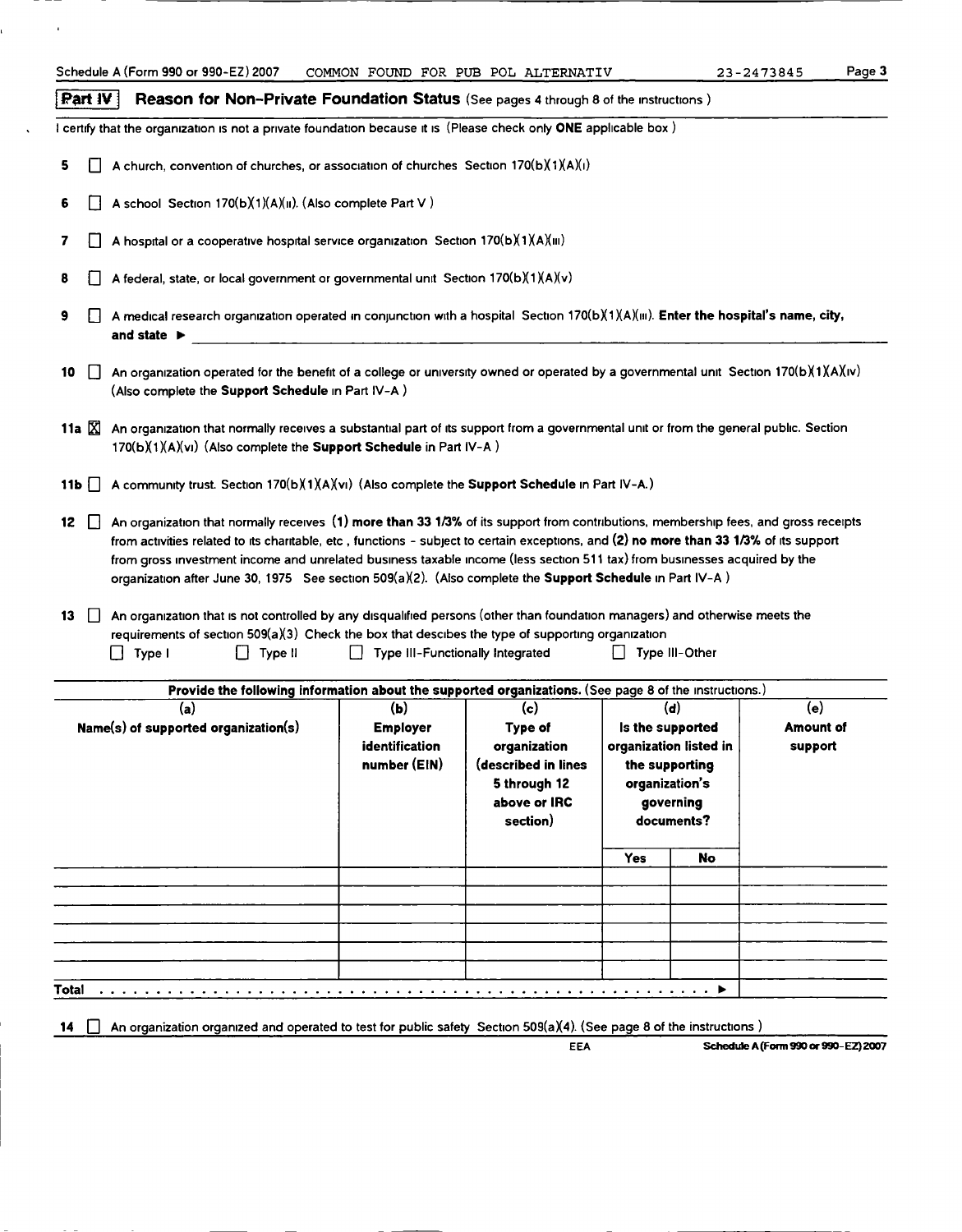## Schedule A (Form 990 or 990-EZ) 2007 COMMON FOUND FOR PUB POL ALTERNATIV 23-2473845 Page 4

 $\bar{\pmb{z}}$ 

 $\bar{\mathbf{r}}$ 

Part IV-A. Support Schedule (Complete only if you checked a box on line 10, 11, or 12) Use cash method of accounting.

|           | Note: You may use the worksheet in the instructions for converting from the accrual to the cash method of accounting                                                                                                                                                                                |          |            |                                                               |                 |                         |
|-----------|-----------------------------------------------------------------------------------------------------------------------------------------------------------------------------------------------------------------------------------------------------------------------------------------------------|----------|------------|---------------------------------------------------------------|-----------------|-------------------------|
|           | Calendar year (or fiscal year beginning in) $\ldots \blacktriangleright$                                                                                                                                                                                                                            | (a) 2006 | $(b)$ 2005 | $(c)$ 2004                                                    | $(d)$ 2003      | (e) Total               |
| 15        | Gifts, grants, and contributions received (Do                                                                                                                                                                                                                                                       |          |            |                                                               |                 |                         |
|           | not include unusual grants See line 28.)                                                                                                                                                                                                                                                            | 471,593  | 743,392    | 374,670                                                       | 429,960         | 2,019,615               |
| 16        | Membership fees received                                                                                                                                                                                                                                                                            | 0        | ΩI         | 0                                                             |                 | ΩI                      |
| 17        | Gross receipts from admissions, merchandise<br>sold or services performed, or furnishing of                                                                                                                                                                                                         |          |            |                                                               |                 |                         |
|           | facilities in any activity that is related to the                                                                                                                                                                                                                                                   |          |            |                                                               |                 |                         |
|           | organization's charitable, etc., purpose                                                                                                                                                                                                                                                            | $\Omega$ | 0l         | 0l                                                            | 528             | 528                     |
| 18        | Gross income from interest, dividends,                                                                                                                                                                                                                                                              |          |            |                                                               |                 |                         |
|           | amounts received from payments on securities                                                                                                                                                                                                                                                        |          |            |                                                               |                 |                         |
|           | loans (section $512(a)(5)$ ), rents, royalties,<br>income from similar sources, and unrelated                                                                                                                                                                                                       |          |            |                                                               |                 |                         |
|           | business taxable income (less section 511                                                                                                                                                                                                                                                           |          |            |                                                               |                 |                         |
|           | taxes) from businesses acquired by the                                                                                                                                                                                                                                                              |          |            |                                                               |                 |                         |
|           | organization after June 30, 1975                                                                                                                                                                                                                                                                    | 11,636   | 5,413      | 1,144                                                         | 281             | 18,221                  |
| 19        | Net income from unrelated business                                                                                                                                                                                                                                                                  |          |            |                                                               |                 |                         |
|           | activities not included in line 18.                                                                                                                                                                                                                                                                 | $\Omega$ | 0          | O                                                             |                 | Οl<br>0                 |
| 20        | Tax revenues levied for the organization's                                                                                                                                                                                                                                                          |          |            |                                                               |                 |                         |
|           | benefit and either paid to it or expended on                                                                                                                                                                                                                                                        |          |            |                                                               |                 |                         |
|           |                                                                                                                                                                                                                                                                                                     |          | O          | $\Omega$                                                      |                 | ٥l<br>0                 |
| 21        | The value of services or facilities furnished to                                                                                                                                                                                                                                                    |          |            |                                                               |                 |                         |
|           | the organization by a governmental unit                                                                                                                                                                                                                                                             |          |            |                                                               |                 |                         |
|           | without charge. Do not include the value of<br>services or facilities generally furnished to the                                                                                                                                                                                                    |          |            |                                                               |                 |                         |
|           | public without charge                                                                                                                                                                                                                                                                               |          | 0          | $\Omega$                                                      |                 | οI<br>0                 |
| 22        | Other income Attach a schedule Do not                                                                                                                                                                                                                                                               |          |            |                                                               |                 |                         |
|           | include gain or (loss) from sale of capital assets                                                                                                                                                                                                                                                  |          | 0          | 0                                                             |                 | 0l<br>0                 |
| 23        | Total of lines 15 through 22                                                                                                                                                                                                                                                                        | 483,229  | 748,805    | 375,814                                                       | 430,516         | 2,038,364               |
| 24        | Line 23 minus line 17                                                                                                                                                                                                                                                                               | 483,229  | 748,805    | 375,814                                                       | 429,988         | 2,037,836               |
| 25        | Enter 1% of line 23                                                                                                                                                                                                                                                                                 | 4,832    | 7,488      | 3,758                                                         | 4,305           |                         |
| 26        | Organizations described on lines 10 or 11: a Enter 2% of amount in column (e), line 24                                                                                                                                                                                                              |          |            |                                                               | <b>26a</b><br>ь | 40,757                  |
| b         | Prepare a list for your records to show the name of and amount contributed by each person (other than a                                                                                                                                                                                             |          |            |                                                               |                 |                         |
|           | governmental unit or publicly supported organization) whose total gifts for 2003 through 2006 exceeded the                                                                                                                                                                                          |          |            |                                                               |                 |                         |
|           | amount shown in line 26a Do not file this list with your return. Enter the total of all these excess amounts ▶                                                                                                                                                                                      |          |            |                                                               | 26Ь             |                         |
| c         |                                                                                                                                                                                                                                                                                                     |          |            |                                                               | 26c             | 2,037,836               |
| d         | Add Amounts from column (e) for lines<br>18                                                                                                                                                                                                                                                         | 18,221   | 19         |                                                               |                 |                         |
|           | 22 <sub>2</sub>                                                                                                                                                                                                                                                                                     |          |            | $26b$ $\overbrace{\hspace{2.5cm}}$ $\cdots$ $\cdots$ $\cdots$ | 26d             | 18,221                  |
|           |                                                                                                                                                                                                                                                                                                     |          |            |                                                               | <b>26e</b>      | 2,019,615               |
|           | Public support percentage (line 26e (numerator) divided by line 26c (denominator))                                                                                                                                                                                                                  |          |            |                                                               | <b>26f</b>      | 99.11%                  |
| 27 -      | Organizations described on line 12: a For amounts included in lines 15, 16, and 17 that were received from a "disqualified                                                                                                                                                                          |          |            |                                                               |                 |                         |
|           | person," prepare a list for your records to show the name of, and total amounts received in each year from, each "disqualified person."                                                                                                                                                             |          |            |                                                               |                 |                         |
|           | Do not file this list with your return. Enter the sum of such amounts for each year                                                                                                                                                                                                                 |          |            |                                                               |                 |                         |
|           |                                                                                                                                                                                                                                                                                                     |          |            |                                                               |                 |                         |
| b         | (2006) (2006) (2005) (2005) (2004) (2004) (2006) (2003) (2003) (2008) (2008) (2008) (2009) (2009) (2009) (2009) (2009) (2009) (2009) (2009) (2009) (2009) (2009) (2009) (2009) (2009) (2009) (2009) (2009) (2009) (2009) (2009                                                                      |          |            |                                                               |                 |                         |
|           | show the name of, and amount received for each year, that was more than the larger of (1) the amount on line 25 for the year or (2) \$5,000<br>(Include in the list organizations described in lines 5 through 11b, as well as individuals) Do not file this list with your return. After computing |          |            |                                                               |                 |                         |
|           | the difference between the amount received and the larger amount described in $(1)$ or $(2)$ , enter the sum of these differences (the excess                                                                                                                                                       |          |            |                                                               |                 |                         |
|           | amounts) for each year                                                                                                                                                                                                                                                                              |          |            |                                                               |                 |                         |
|           | $(2006)$ (2006) (2005) (2005) (2004) (2004) (2004) (2003) (2003)                                                                                                                                                                                                                                    |          |            |                                                               |                 |                         |
|           |                                                                                                                                                                                                                                                                                                     |          |            |                                                               |                 |                         |
|           | c Add Amounts from column (e) for lines:<br>$\begin{array}{ccc}\n 15 & 16 & \cdots & 18 \\  & 17 & \cdots & 20 & 21 & \cdots & 18 \\ \vdots & \vdots & \vdots & \ddots & \vdots & \ddots & \vdots \\  & \text{and line 27b total .} & \cdots & \cdots & \cdots & \bullet\n\end{array}$              |          |            |                                                               |                 |                         |
|           |                                                                                                                                                                                                                                                                                                     |          |            |                                                               |                 | 27c $\vert$ ___         |
|           |                                                                                                                                                                                                                                                                                                     |          |            |                                                               |                 |                         |
| $\bullet$ |                                                                                                                                                                                                                                                                                                     |          |            |                                                               |                 | $\frac{27d}{27e}$       |
| f         | Total support for section 509(a)(2) test Enter amount from line 23, column (e) $\cdots \cdots$   27f   27f   0                                                                                                                                                                                      |          |            |                                                               |                 |                         |
| g         |                                                                                                                                                                                                                                                                                                     |          |            |                                                               |                 | 27g<br>$\%$             |
| h         | Investment income percentage (line 18, column (e) (numerator) divided by line 27f (denominator)) $\ldots$ $\blacktriangleright$ $\lceil$                                                                                                                                                            |          |            |                                                               |                 | $\gamma_{\rm o}$<br>27h |
| 28        | Unusual Grants: For an organization described in line 10, 11, or 12 that received any unusual grants during 2003 through 2006,                                                                                                                                                                      |          |            |                                                               |                 |                         |
|           | prepare a list for your records to show, for each year, the name of the contributor, the date and amount of the grant, and a brief                                                                                                                                                                  |          |            |                                                               |                 |                         |
|           | description of the nature of the grant Do not file this list with your return. Do not include these grants in line 15.                                                                                                                                                                              |          |            |                                                               |                 |                         |
|           |                                                                                                                                                                                                                                                                                                     |          |            |                                                               |                 |                         |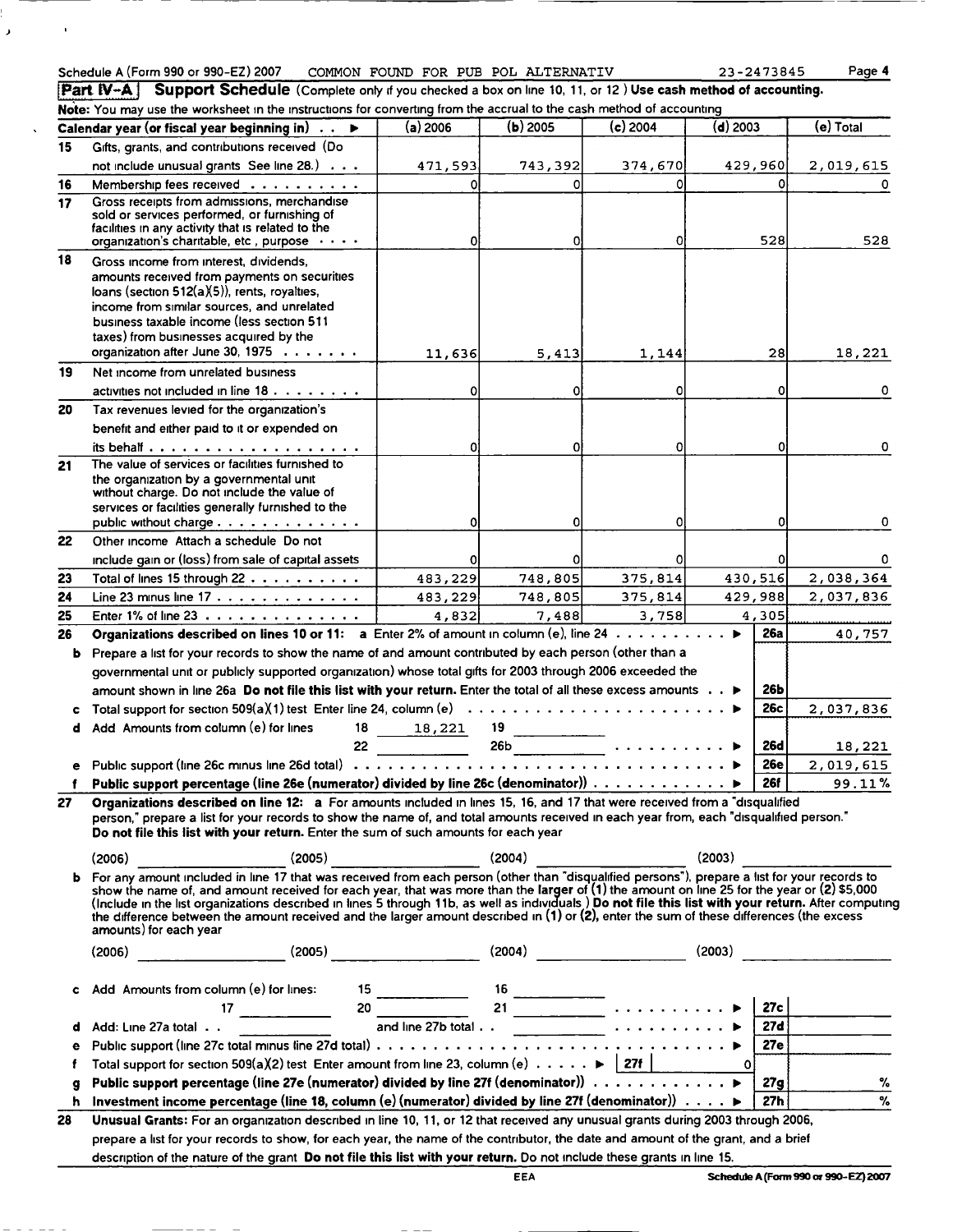|     | Schedule A (Form 990 or 990-EZ) 2007<br>COMMON FOUND FOR PUB POL ALTERNATIV<br>23-2473845                                 |                 |     | Page 5 |
|-----|---------------------------------------------------------------------------------------------------------------------------|-----------------|-----|--------|
|     | Private School Questionnaire (See page 9 of the instructions)<br><b>Part V</b>                                            |                 |     |        |
|     | (To be completed ONLY by schools that checked the box on line 6 in Part IV)                                               |                 |     |        |
| 29  | Does the organization have a racially nondiscriminatory policy toward students by statement in its charter, bylaws,       |                 | Yes | No     |
|     |                                                                                                                           | 29              |     |        |
| 30  | Does the organization include a statement of its racially nondiscriminatory policy toward students in all its             |                 |     |        |
|     | brochures, catalogues, and other written communications with the public dealing with student admissions,                  |                 |     |        |
|     |                                                                                                                           | 30              |     |        |
| 31  | Has the organization publicized its racially nondiscriminatory policy through newspaper or broadcast media during         |                 |     |        |
|     | the period of solicitation for students, or during the registration period if it has no solicitation program, in a way    |                 |     |        |
|     |                                                                                                                           | 31              |     |        |
|     | If "Yes," please describe, if "No," please explain (If you need more space, attach a separate statement)                  |                 |     |        |
|     |                                                                                                                           |                 |     |        |
|     |                                                                                                                           |                 |     |        |
|     |                                                                                                                           |                 |     |        |
|     |                                                                                                                           |                 |     |        |
| 32  | Does the organization maintain the following                                                                              |                 |     |        |
|     | a Records indicating the racial composition of the student body, faculty, and administrative staff?                       | 32a             |     |        |
|     | <b>b</b> Records documenting that scholarships and other financial assistance are awarded on a racially nondiscriminatory |                 |     |        |
|     | basis?                                                                                                                    | <b>32b</b>      |     |        |
|     | c Copies of all catalogues, brochures, announcements, and other written communications to the public dealing              |                 |     |        |
|     |                                                                                                                           | 32 <sub>c</sub> |     |        |
|     | <b>d</b> Copies of all material used by the organization or on its behalf to solicit contributions? $\ldots$ ,            | 32d             |     |        |
|     |                                                                                                                           |                 |     |        |
|     |                                                                                                                           |                 |     |        |
|     | If you answered "No" to any of the above, please explain (If you need more space, attach a separate statement)            |                 |     |        |
|     |                                                                                                                           |                 |     |        |
|     |                                                                                                                           |                 |     |        |
| 33  | Does the organization discriminate by race in any way with respect to                                                     |                 |     |        |
|     |                                                                                                                           | 33a             |     |        |
| a   |                                                                                                                           |                 |     |        |
|     |                                                                                                                           | 33 <sub>b</sub> |     |        |
|     |                                                                                                                           |                 |     |        |
|     |                                                                                                                           |                 |     |        |
|     |                                                                                                                           | 33 <sub>c</sub> |     |        |
|     |                                                                                                                           |                 |     |        |
|     |                                                                                                                           | 33d             |     |        |
|     |                                                                                                                           |                 |     |        |
| е   |                                                                                                                           | 33e             |     |        |
|     |                                                                                                                           |                 |     |        |
|     |                                                                                                                           | 33f             |     |        |
|     |                                                                                                                           |                 |     |        |
| g   |                                                                                                                           | 33 <sub>g</sub> |     |        |
|     |                                                                                                                           |                 |     |        |
|     |                                                                                                                           | 33h             |     |        |
|     |                                                                                                                           |                 |     |        |
|     | If you answered "Yes" to any of the above, please explain. (If you need more space, attach a separate statement.)         |                 |     |        |
|     |                                                                                                                           |                 |     |        |
|     |                                                                                                                           |                 |     |        |
|     |                                                                                                                           |                 |     |        |
|     |                                                                                                                           |                 |     |        |
| 34a | Does the organization receive any financial aid or assistance from a governmental agency?                                 | 34a             |     |        |
|     |                                                                                                                           |                 |     |        |
| b   |                                                                                                                           | 34b             |     |        |
|     | If you answered "Yes" to either 34a or b, please explain using an attached statement.                                     |                 |     |        |
|     |                                                                                                                           |                 |     |        |
| 35  | Does the organization certify that it has complied with the applicable requirements of sections 4 01 through 4 05         |                 |     |        |
|     | of Rev. Proc 75-50, 1975-2 C B. 587, covering racial nondiscrimination? If "No," attach an explanation                    | 35              |     |        |
|     |                                                                                                                           |                 |     |        |

 $\sim$   $\bullet$ 

المن

 $\ddot{\phantom{0}}$ 

E EA Schedule A (Form 990 or 990-EZ) 2007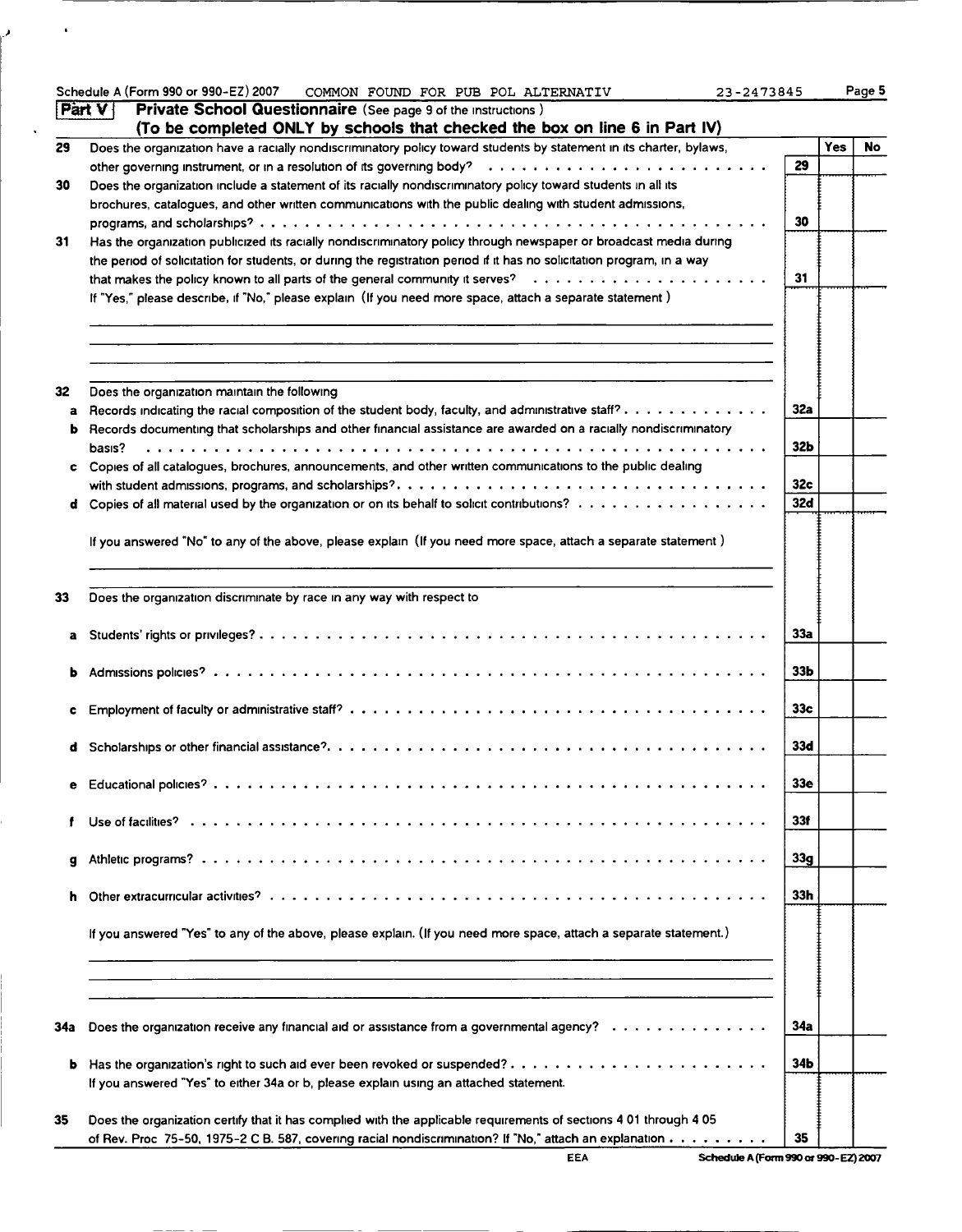|    | Part VI-A                     | Schedule A (Form 990 or 990-EZ) 2007<br>Lobbying Expenditures by Electing Public Charities (See page 11 of the instructions)                                                                                    |                                    | COMMON FOUND FOR PUB POL ALTERNATIV                  |                                                           |                                       | 23-2473845 | Page 6                                                      |
|----|-------------------------------|-----------------------------------------------------------------------------------------------------------------------------------------------------------------------------------------------------------------|------------------------------------|------------------------------------------------------|-----------------------------------------------------------|---------------------------------------|------------|-------------------------------------------------------------|
|    |                               | (To be completed ONLY by an eligible organization that filed Form 5768)                                                                                                                                         |                                    |                                                      |                                                           |                                       |            |                                                             |
|    | Check $\blacktriangleright$ a | if the organization belongs to an affiliated group Check ▶ b                                                                                                                                                    |                                    |                                                      | if you checked "a" and "limited control" provisions apply |                                       |            |                                                             |
|    |                               | <b>Limits on Lobbying Expenditures</b><br>(The term "expenditures" means amounts paid or incurred)                                                                                                              |                                    |                                                      |                                                           | $\circ$<br>Affiliated group<br>totals |            | (b)<br>To be completed<br>for all electing<br>organizations |
| 36 |                               | Total lobbying expenditures to influence public opinion (grassroots lobbying)                                                                                                                                   |                                    |                                                      | 36                                                        |                                       |            |                                                             |
| 37 |                               | Total lobbying expenditures to influence a legislative body (direct lobbying) $\dots \dots \dots$                                                                                                               |                                    |                                                      | 37                                                        |                                       |            |                                                             |
| 38 |                               |                                                                                                                                                                                                                 |                                    |                                                      | 38                                                        |                                       |            |                                                             |
| 39 |                               |                                                                                                                                                                                                                 |                                    |                                                      | 39                                                        |                                       |            |                                                             |
| 40 |                               |                                                                                                                                                                                                                 |                                    |                                                      | 40                                                        |                                       |            |                                                             |
| 41 |                               | Lobbying nontaxable amount Enter the amount from the following table-                                                                                                                                           |                                    |                                                      |                                                           |                                       |            |                                                             |
|    |                               | If the amount on line 40 is-                                                                                                                                                                                    | The lobbying nontaxable amount is- |                                                      |                                                           |                                       |            |                                                             |
|    |                               | Not over \$500,000 20% of the amount on line 40.                                                                                                                                                                |                                    |                                                      |                                                           |                                       |            |                                                             |
|    |                               | Over \$500,000 but not over \$1,000,000 \$100,000 plus 15% of the excess over \$500,000                                                                                                                         |                                    |                                                      |                                                           |                                       |            |                                                             |
|    |                               | Over \$1,000,000 but not over \$1,500,000 . \$175,000 plus 10% of the excess over \$1,000,000                                                                                                                   |                                    |                                                      | 41                                                        |                                       |            |                                                             |
|    |                               | Over \$1,500,000 but not over \$17,000,000. \$225,000 plus 5% of the excess over \$1,500,000                                                                                                                    |                                    |                                                      |                                                           |                                       |            |                                                             |
|    |                               |                                                                                                                                                                                                                 |                                    |                                                      |                                                           |                                       |            |                                                             |
| 42 |                               |                                                                                                                                                                                                                 |                                    |                                                      | 42                                                        |                                       |            |                                                             |
| 43 |                               | Subtract line 42 from line 36 Enter -0- if line 42 is more than line $36 \ldots \ldots \ldots \ldots$<br>Subtract line 41 from line 38. Enter -0- if line 41 is more than line $38 \ldots \ldots \ldots \ldots$ |                                    |                                                      | 43<br>44                                                  |                                       | $\Omega$   |                                                             |
| 44 |                               |                                                                                                                                                                                                                 |                                    |                                                      |                                                           |                                       |            |                                                             |
|    |                               | Caution: If there is an amount on either line 43 or line 44, you must file Form 4720.                                                                                                                           |                                    |                                                      |                                                           |                                       |            |                                                             |
|    |                               | (Some organizations that made a section 501(h) election do not have to complete all of the five columns below<br>See the instructions for lines 45 through 50 on page 13 of the instructions)                   |                                    | 4-Year Averaging Period Under Section 501(h)         |                                                           |                                       |            |                                                             |
|    |                               |                                                                                                                                                                                                                 |                                    | Lobbying Expenditures During 4-Year Averaging Period |                                                           |                                       |            |                                                             |
|    |                               | Calendar year (or                                                                                                                                                                                               | (a)                                | (b)                                                  | (c)                                                       | (d)                                   |            | (e)                                                         |
|    |                               | fiscal year beginning in) $\blacktriangleright$                                                                                                                                                                 | 2007                               | 2006                                                 | 2005                                                      | 2004                                  |            | Total                                                       |
|    |                               |                                                                                                                                                                                                                 |                                    |                                                      |                                                           |                                       |            |                                                             |
| 45 |                               | Lobbying nontaxable amount                                                                                                                                                                                      |                                    |                                                      | 70,427                                                    |                                       | 88,349     | 158,776                                                     |
| 46 |                               | Lobbying ceiling amount (150% of line 45(e)).                                                                                                                                                                   |                                    |                                                      |                                                           |                                       |            | 238,164                                                     |
| 47 |                               | Total lobbying expenditures                                                                                                                                                                                     |                                    |                                                      | 3,834                                                     |                                       | 4,260      | 8,094                                                       |
| 48 |                               | Grassroots nontaxable amount                                                                                                                                                                                    |                                    |                                                      | 17,607                                                    |                                       | 22,087     | 39,694                                                      |
| 49 |                               | Grassroots ceiling amount (150% of line 48(e)).                                                                                                                                                                 |                                    |                                                      |                                                           |                                       |            | 59,541                                                      |
| 50 |                               | Grassroots lobbying expenditures                                                                                                                                                                                |                                    |                                                      |                                                           |                                       |            |                                                             |
|    | Part VI-B                     | <b>Lobbying Activity by Nonelecting Public Charities</b>                                                                                                                                                        |                                    |                                                      |                                                           |                                       |            |                                                             |
|    |                               | (For reporting only by organizations that did not complete Part VI-A) (See page 14 of the instructions)                                                                                                         |                                    |                                                      |                                                           |                                       |            |                                                             |
|    |                               | During the year, did the organization attempt to influence national, state or local legislation, including any                                                                                                  |                                    |                                                      |                                                           | <b>Yes</b>                            | <b>No</b>  | <b>Amount</b>                                               |
| a  | <b>Volunteers</b>             | attempt to influence public opinion on a legislative matter or referendum, through the use of                                                                                                                   |                                    |                                                      |                                                           |                                       |            |                                                             |
|    |                               | Paid staff or management (Include compensation in expenses reported on lines c through h.)                                                                                                                      |                                    |                                                      |                                                           |                                       |            |                                                             |
| c  |                               |                                                                                                                                                                                                                 |                                    |                                                      |                                                           |                                       |            | 0                                                           |
| d  |                               |                                                                                                                                                                                                                 |                                    |                                                      |                                                           |                                       |            |                                                             |
| е  |                               |                                                                                                                                                                                                                 |                                    |                                                      |                                                           |                                       |            |                                                             |
| f  |                               | Grants to other organizations for lobbying purposes                                                                                                                                                             |                                    |                                                      |                                                           |                                       |            |                                                             |
| g  |                               | Direct contact with legislators, their staffs, government officials, or a legislative body.                                                                                                                     |                                    |                                                      |                                                           |                                       |            |                                                             |
| h  |                               | Rallies, demonstrations, seminars, conventions, speeches, lectures, or any other means                                                                                                                          |                                    |                                                      |                                                           |                                       |            |                                                             |
|    |                               |                                                                                                                                                                                                                 |                                    |                                                      |                                                           |                                       |            | 0                                                           |
|    |                               | If "Yes" to any of the above, also attach a statement giving a detailed description of the lobbying activities.                                                                                                 |                                    |                                                      |                                                           |                                       |            |                                                             |

l,

 $\ddot{\phantom{a}}$ 

EEA Schedule A (Form 990 or 990-EZ) 2007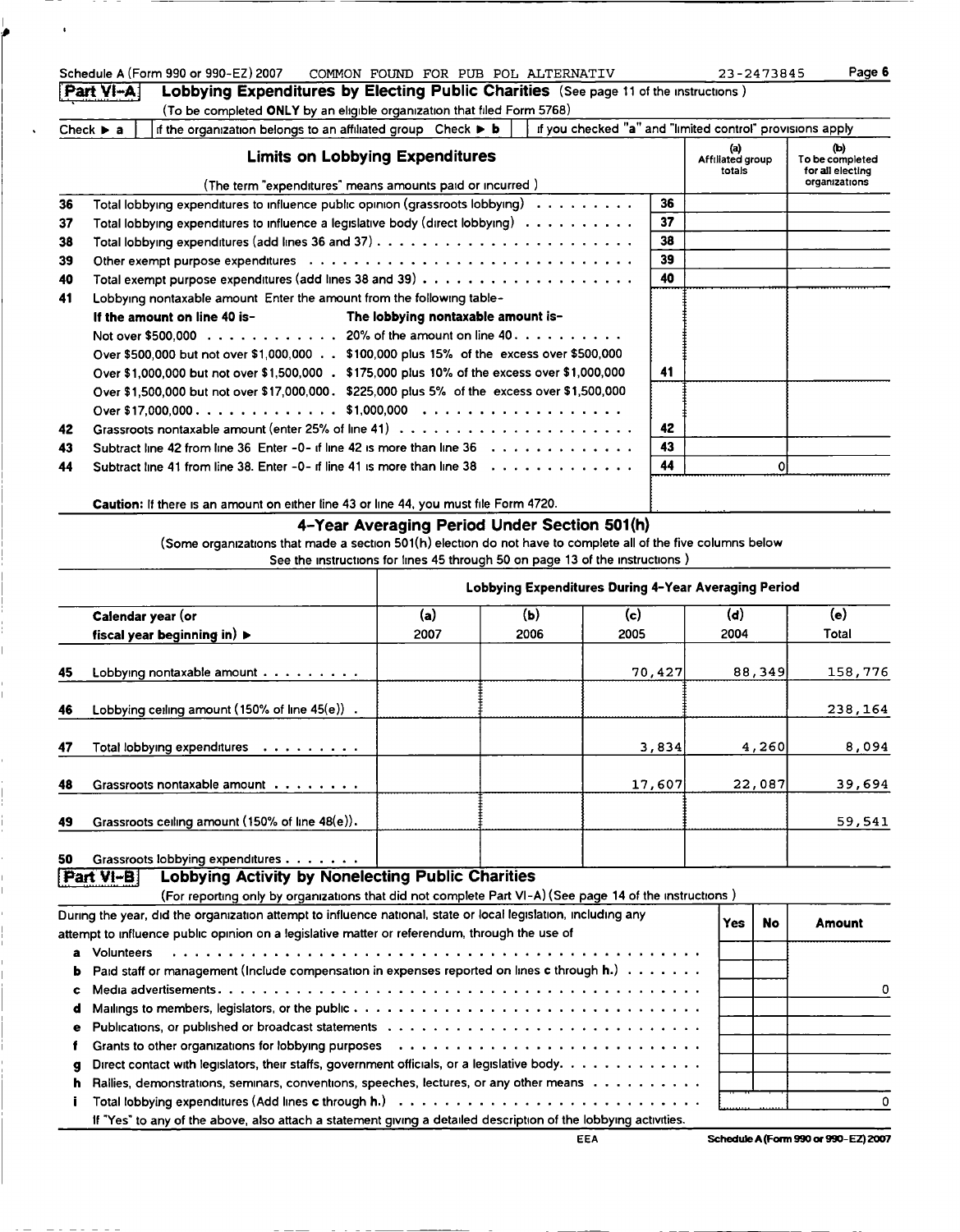|                 | Schedule A (Form 990 or 990-EZ) 2007               | COMMON FOUND FOR PUB POL ALTERNATIV                                                                                                    |                                                                  | 23-2473845                         |         |     | Page 7                  |
|-----------------|----------------------------------------------------|----------------------------------------------------------------------------------------------------------------------------------------|------------------------------------------------------------------|------------------------------------|---------|-----|-------------------------|
| <b>Part VII</b> |                                                    | Information Regarding Transfers To and Transactions and Relationships With Noncharitable                                               |                                                                  |                                    |         |     |                         |
|                 |                                                    | <b>Exempt Organizations</b> (See page 14 of the instructions)                                                                          |                                                                  |                                    |         |     |                         |
| 51              |                                                    | Did the reporting organization directly or indirectly engage in any of the following with any other organization described in section  |                                                                  |                                    |         |     |                         |
|                 |                                                    | 501(c) of the Code (other than section 501(c)(3) organizations) or in section 527, relating to political organizations?                |                                                                  |                                    |         |     |                         |
|                 |                                                    | a Transfers from the reporting organization to a noncharitable exempt organization of                                                  |                                                                  |                                    |         | Yes | No.                     |
|                 |                                                    |                                                                                                                                        |                                                                  |                                    | 51a(i)  |     | X                       |
|                 |                                                    |                                                                                                                                        |                                                                  |                                    | a(ii)   |     | $\mathbf X$             |
|                 | <b>b</b> Other transactions                        |                                                                                                                                        |                                                                  |                                    |         |     |                         |
|                 |                                                    | (i) Sales or exchanges of assets with a noncharitable exempt organization $\ldots \ldots \ldots \ldots \ldots \ldots$                  |                                                                  |                                    | b(i)    |     | X                       |
|                 |                                                    | (ii) Purchases of assets from a noncharitable exempt organization $\cdots \cdots \cdots \cdots \cdots \cdots \cdots \cdots$            |                                                                  |                                    | b(ii)   |     | $\overline{\textbf{x}}$ |
|                 |                                                    |                                                                                                                                        |                                                                  |                                    | b(iii)  |     |                         |
|                 |                                                    |                                                                                                                                        |                                                                  |                                    |         |     | X                       |
|                 |                                                    |                                                                                                                                        |                                                                  |                                    | b(iv)   |     | $\mathbf X$             |
|                 |                                                    |                                                                                                                                        |                                                                  |                                    | b(v)    |     | $\mathbf X$             |
|                 |                                                    | (vi) Performance of services or membership or fundraising solicitations $\ldots \ldots \ldots \ldots \ldots \ldots \ldots \ldots$      |                                                                  |                                    | b(vi)   |     | $\overline{\mathbf{X}}$ |
| c               |                                                    |                                                                                                                                        |                                                                  |                                    | c       |     | $\mathbf{x}$            |
| d               |                                                    | If the answer to any of the above is "Yes," complete the following schedule Column (b) should always show the fair market value of the |                                                                  |                                    |         |     |                         |
|                 |                                                    | goods, other assets, or services given by the reporting organization If the organization received less than fair market value in any   |                                                                  |                                    |         |     |                         |
|                 |                                                    | transaction or sharing arrangement, show in column (d) the value of the goods, other assets, or services received                      |                                                                  |                                    |         |     |                         |
| (a)             | (Ы)                                                | (c)                                                                                                                                    |                                                                  | (d)                                |         |     |                         |
| Line no         | Amount Involved                                    | Name of noncharitable exempt organization                                                                                              | Description of transfers, transactions, and sharing arrangements |                                    |         |     |                         |
|                 |                                                    |                                                                                                                                        |                                                                  |                                    |         |     |                         |
|                 |                                                    |                                                                                                                                        |                                                                  |                                    |         |     |                         |
|                 |                                                    |                                                                                                                                        |                                                                  |                                    |         |     |                         |
|                 |                                                    |                                                                                                                                        |                                                                  |                                    |         |     |                         |
|                 |                                                    |                                                                                                                                        |                                                                  |                                    |         |     |                         |
|                 |                                                    |                                                                                                                                        |                                                                  |                                    |         |     |                         |
|                 |                                                    |                                                                                                                                        |                                                                  |                                    |         |     |                         |
|                 |                                                    |                                                                                                                                        |                                                                  |                                    |         |     |                         |
|                 |                                                    |                                                                                                                                        |                                                                  |                                    |         |     |                         |
|                 |                                                    |                                                                                                                                        |                                                                  |                                    |         |     |                         |
|                 |                                                    |                                                                                                                                        |                                                                  |                                    |         |     |                         |
|                 |                                                    |                                                                                                                                        |                                                                  |                                    |         |     |                         |
|                 |                                                    |                                                                                                                                        |                                                                  |                                    |         |     |                         |
|                 |                                                    |                                                                                                                                        |                                                                  |                                    |         |     |                         |
|                 |                                                    |                                                                                                                                        |                                                                  |                                    |         |     |                         |
|                 |                                                    |                                                                                                                                        |                                                                  |                                    |         |     |                         |
|                 |                                                    |                                                                                                                                        |                                                                  |                                    |         |     |                         |
|                 |                                                    |                                                                                                                                        |                                                                  |                                    |         |     |                         |
|                 |                                                    |                                                                                                                                        |                                                                  |                                    |         |     |                         |
|                 |                                                    | 52a Is the organization directly or indirectly affiliated with, or related to, one or more tax-exempt organizations                    |                                                                  |                                    |         |     |                         |
|                 |                                                    | described in section 501(c) of the Code (other than section $501(c)(3)$ ) or in section 527?                                           |                                                                  |                                    | $ Y$ es |     | x   No                  |
|                 | <b>b</b> If "Yes," complete the following schedule |                                                                                                                                        |                                                                  |                                    |         |     |                         |
|                 | (a)                                                | (b)                                                                                                                                    |                                                                  | (c)                                |         |     |                         |
|                 | Name of organization                               | Type of organization                                                                                                                   |                                                                  | <b>Description of relationship</b> |         |     |                         |
|                 |                                                    |                                                                                                                                        |                                                                  |                                    |         |     |                         |
|                 |                                                    |                                                                                                                                        |                                                                  |                                    |         |     |                         |
|                 |                                                    |                                                                                                                                        |                                                                  |                                    |         |     |                         |
|                 |                                                    |                                                                                                                                        |                                                                  |                                    |         |     |                         |
|                 |                                                    |                                                                                                                                        |                                                                  |                                    |         |     |                         |
|                 |                                                    |                                                                                                                                        |                                                                  |                                    |         |     |                         |
|                 |                                                    |                                                                                                                                        |                                                                  |                                    |         |     |                         |
|                 |                                                    |                                                                                                                                        |                                                                  |                                    |         |     |                         |
|                 |                                                    |                                                                                                                                        |                                                                  |                                    |         |     |                         |
|                 |                                                    |                                                                                                                                        |                                                                  |                                    |         |     |                         |
|                 |                                                    |                                                                                                                                        |                                                                  |                                    |         |     |                         |
|                 |                                                    |                                                                                                                                        |                                                                  |                                    |         |     |                         |
|                 |                                                    |                                                                                                                                        |                                                                  |                                    |         |     |                         |
|                 |                                                    |                                                                                                                                        |                                                                  |                                    |         |     |                         |
|                 |                                                    |                                                                                                                                        |                                                                  |                                    |         |     |                         |
|                 |                                                    |                                                                                                                                        |                                                                  |                                    |         |     |                         |
|                 |                                                    |                                                                                                                                        |                                                                  |                                    |         |     |                         |
|                 |                                                    |                                                                                                                                        |                                                                  |                                    |         |     |                         |
|                 |                                                    |                                                                                                                                        |                                                                  |                                    |         |     |                         |

ļ.

 $\sim$   $\alpha$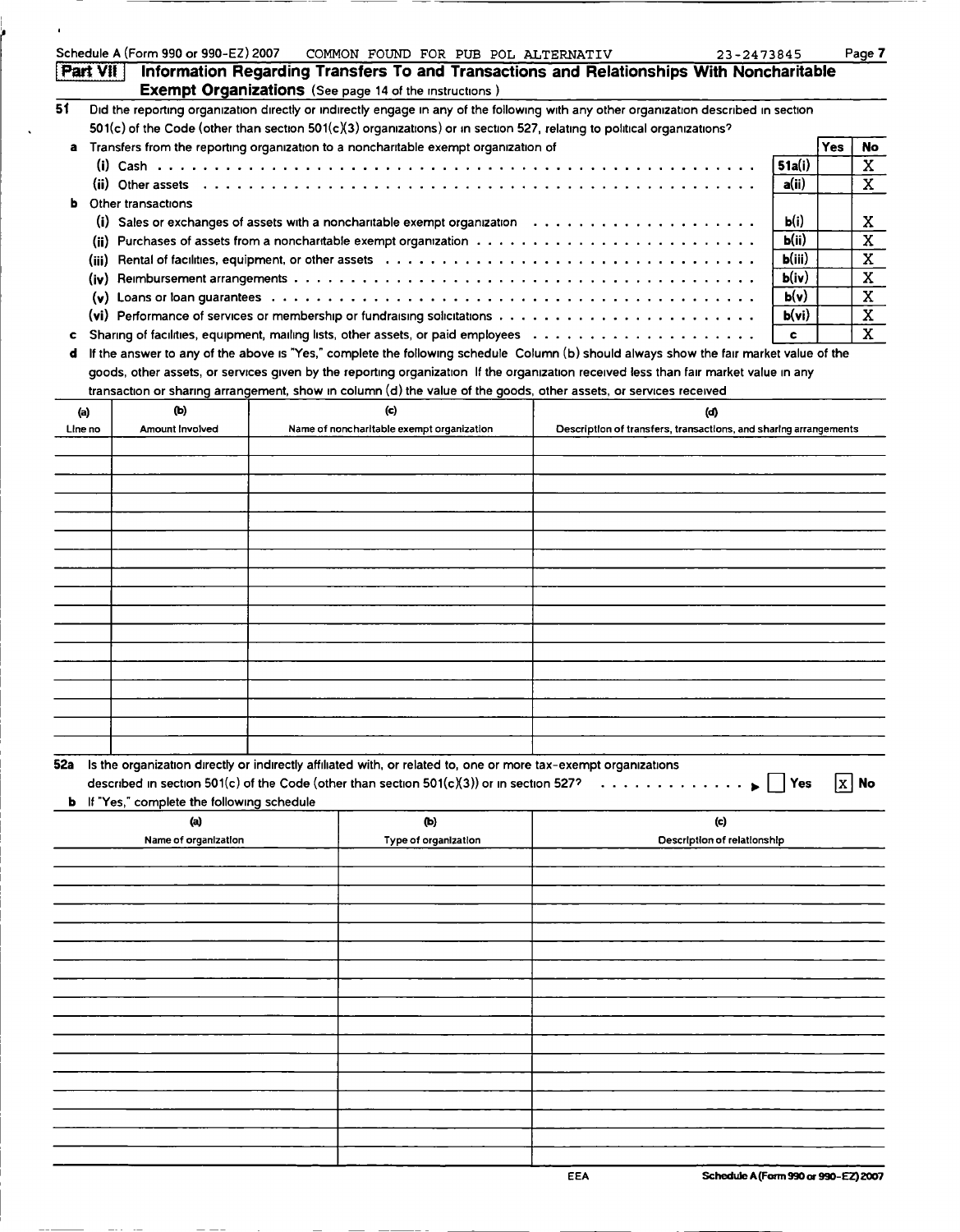|         | Form 4562                                                                                                                                                                                                                      |                                   |                                                                                                            | <b>Depreciation and Amortization</b>                                             |                  |                              |                                                 |                      |              | OMB No 1545-0172                                                                                          |
|---------|--------------------------------------------------------------------------------------------------------------------------------------------------------------------------------------------------------------------------------|-----------------------------------|------------------------------------------------------------------------------------------------------------|----------------------------------------------------------------------------------|------------------|------------------------------|-------------------------------------------------|----------------------|--------------|-----------------------------------------------------------------------------------------------------------|
|         |                                                                                                                                                                                                                                |                                   | (Including Information on Listed Property)                                                                 |                                                                                  |                  |                              |                                                 |                      |              | 2007                                                                                                      |
|         | Department of the Treasury                                                                                                                                                                                                     |                                   |                                                                                                            |                                                                                  |                  |                              |                                                 |                      |              | Attachment                                                                                                |
|         | Internal Revenue Service                                                                                                                                                                                                       |                                   | $\triangleright$ See separate instructions.                                                                |                                                                                  |                  |                              | $\triangleright$ Attach to your tax return.     |                      |              | Sequence No 67                                                                                            |
|         | Name(s) shown on return                                                                                                                                                                                                        |                                   |                                                                                                            |                                                                                  |                  |                              | Business or activity to which this form relates |                      |              | Identifying number                                                                                        |
|         | COMMON FOUND FOR PUB POL ALTERNA                                                                                                                                                                                               |                                   |                                                                                                            |                                                                                  |                  | FORM 990 - 1                 |                                                 |                      |              | 23-2473845                                                                                                |
|         | Part I                                                                                                                                                                                                                         |                                   | <b>Election To Expense Certain Property Under Section 179</b>                                              |                                                                                  |                  |                              |                                                 |                      |              |                                                                                                           |
| 1       | Maximum amount See the instructions for a higher limit for certain businesses $\dots \dots \dots \dots \dots$                                                                                                                  |                                   | Note: If you have any listed property, complete Part V before you complete Part I.                         |                                                                                  |                  |                              |                                                 |                      | 1            |                                                                                                           |
| 2       |                                                                                                                                                                                                                                |                                   |                                                                                                            |                                                                                  |                  |                              |                                                 |                      | $\mathbf{z}$ |                                                                                                           |
| 3       |                                                                                                                                                                                                                                |                                   |                                                                                                            |                                                                                  |                  |                              |                                                 |                      | 3            |                                                                                                           |
| 4       | Reduction in limitation Subtract line 3 from line 2 If zero or less, enter -0-                                                                                                                                                 |                                   |                                                                                                            |                                                                                  |                  |                              |                                                 |                      | 4            |                                                                                                           |
| 5       | Dollar limitation for tax year Subtract line 4 from line 1 If zero or less, enter -0- If married filing                                                                                                                        |                                   |                                                                                                            |                                                                                  |                  |                              |                                                 |                      |              |                                                                                                           |
|         | separately, see instructions (and accommodate of the control of the control of the control of the control of the control of the control of the control of the control of the control of the control of the control of the cont |                                   |                                                                                                            |                                                                                  |                  |                              |                                                 |                      | 5.           |                                                                                                           |
|         |                                                                                                                                                                                                                                | (a) Description of property       |                                                                                                            |                                                                                  |                  | (b) Cost (business use only) |                                                 | (c) Elected cost     |              |                                                                                                           |
| 6       |                                                                                                                                                                                                                                |                                   |                                                                                                            |                                                                                  |                  |                              |                                                 |                      |              |                                                                                                           |
|         |                                                                                                                                                                                                                                |                                   |                                                                                                            |                                                                                  |                  |                              |                                                 |                      |              |                                                                                                           |
| 7       | Listed property Enter the amount from line $29 \ldots \ldots \ldots \ldots \ldots \ldots$                                                                                                                                      |                                   |                                                                                                            |                                                                                  |                  | $\overline{7}$               |                                                 |                      |              |                                                                                                           |
| 8       | Total elected cost of section 179 property Add amounts in column (c), lines 6 and 7                                                                                                                                            |                                   |                                                                                                            |                                                                                  |                  |                              |                                                 |                      | 8            |                                                                                                           |
| 9       | Tentative deduction Enter the <b>smaller</b> of line 5 or line 8 $\dots$ , $\dots$ , $\dots$ , $\dots$ , $\dots$ , $\dots$ , $\dots$ , $\dots$ , $\dots$                                                                       |                                   |                                                                                                            |                                                                                  |                  |                              |                                                 |                      | 9            |                                                                                                           |
| 10      | Carryover of disallowed deduction from line 13 of your 2006 Form 4562                                                                                                                                                          |                                   |                                                                                                            |                                                                                  |                  |                              |                                                 |                      | 10           |                                                                                                           |
| 11      | Business income limitation Enter the smaller of business income (not less than zero) or line 5 (see instructions)                                                                                                              |                                   |                                                                                                            |                                                                                  |                  |                              |                                                 |                      | 11           |                                                                                                           |
| 12      | Section 179 expense deduction Add lines 9 and 10, but do not enter more than line 11                                                                                                                                           |                                   |                                                                                                            |                                                                                  |                  |                              |                                                 |                      | 12           |                                                                                                           |
| 13      | Carryover of disallowed deduction to 2008 Add lines 9 and 10, less line 12 $\cdot \cdot \cdot$   13                                                                                                                            |                                   |                                                                                                            |                                                                                  |                  |                              |                                                 |                      |              |                                                                                                           |
|         | Note: Do not use Part II or Part III below for listed property. Instead, use Part V<br>[Part II]                                                                                                                               |                                   |                                                                                                            |                                                                                  |                  |                              |                                                 |                      |              | Special Depreciation Allowance and Other Depreciation (Do not include listed property) (See instructions) |
| 14      | Special allowance for qualified New York Liberty or Gulf Opportunity Zone property (other than listed                                                                                                                          |                                   |                                                                                                            |                                                                                  |                  |                              |                                                 |                      |              |                                                                                                           |
|         | property) and cellulosic biomass ethanol plant property placed in service during the tax year (see                                                                                                                             |                                   |                                                                                                            |                                                                                  |                  |                              |                                                 |                      |              |                                                                                                           |
|         | $in$ structions) $\ldots \ldots \ldots \ldots \ldots \ldots \ldots \ldots \ldots$                                                                                                                                              |                                   |                                                                                                            |                                                                                  |                  |                              |                                                 |                      | 14           |                                                                                                           |
| 15      |                                                                                                                                                                                                                                |                                   |                                                                                                            |                                                                                  |                  |                              |                                                 |                      | 15           |                                                                                                           |
| 16      |                                                                                                                                                                                                                                |                                   |                                                                                                            |                                                                                  |                  |                              |                                                 |                      | 16           | 13,331                                                                                                    |
|         | [Part 腓]                                                                                                                                                                                                                       |                                   | <b>MACRS Depreciation</b> (Do not include listed property) (See instructions)                              |                                                                                  |                  |                              |                                                 |                      |              |                                                                                                           |
|         |                                                                                                                                                                                                                                |                                   |                                                                                                            |                                                                                  | <b>Section A</b> |                              |                                                 |                      |              |                                                                                                           |
| 17      | MACRS deductions for assets placed in service in tax years beginning before 2007                                                                                                                                               |                                   |                                                                                                            |                                                                                  |                  |                              |                                                 |                      | 17           |                                                                                                           |
| 18      | If you are electing to group any assets placed in service during the tax year into one or more                                                                                                                                 |                                   |                                                                                                            |                                                                                  |                  |                              |                                                 |                      |              |                                                                                                           |
|         |                                                                                                                                                                                                                                |                                   |                                                                                                            |                                                                                  |                  |                              |                                                 |                      |              |                                                                                                           |
|         |                                                                                                                                                                                                                                |                                   | general asset accounts, check here $\ldots \ldots \ldots \ldots \ldots \ldots \ldots \ldots \ldots \ldots$ |                                                                                  |                  |                              |                                                 |                      |              |                                                                                                           |
|         |                                                                                                                                                                                                                                |                                   | Section B - Assets Placed in Service During 2007 Tax Year Using the General Depreciation System            |                                                                                  |                  |                              |                                                 |                      |              |                                                                                                           |
|         | (a) Classification of property                                                                                                                                                                                                 |                                   | (b) Month and<br>year placed in<br>service                                                                 | (C) Basis for depreciation<br>(business/investment use<br>only-see instructions) |                  | (d) Recovery<br>period       | (e) Convention                                  | (f) Method           |              | (g) Depreciation deduction                                                                                |
| 19a     | 3-year property                                                                                                                                                                                                                |                                   |                                                                                                            | 13,318                                                                           |                  | 3                            | MQ                                              | S/L                  |              | 555                                                                                                       |
| b       | 5-year property                                                                                                                                                                                                                | STATEMENT # 50                    |                                                                                                            |                                                                                  |                  |                              |                                                 |                      |              | 542                                                                                                       |
| c       | 7-year property                                                                                                                                                                                                                |                                   |                                                                                                            |                                                                                  | 1,204            | 7                            | <b>MQ</b>                                       | S/L                  |              | 108                                                                                                       |
| d       | 10-year property                                                                                                                                                                                                               |                                   |                                                                                                            |                                                                                  |                  |                              |                                                 |                      |              |                                                                                                           |
| е       | 15-year property                                                                                                                                                                                                               |                                   |                                                                                                            |                                                                                  |                  |                              |                                                 |                      |              |                                                                                                           |
| f       | 20-year property                                                                                                                                                                                                               |                                   |                                                                                                            |                                                                                  |                  |                              |                                                 |                      |              |                                                                                                           |
| g       | 25-year property                                                                                                                                                                                                               |                                   |                                                                                                            |                                                                                  |                  | 25 yrs                       |                                                 | <b>S/L</b>           |              |                                                                                                           |
|         | <b>h</b> Residential rental                                                                                                                                                                                                    |                                   |                                                                                                            |                                                                                  |                  | 27 5 yrs                     | MМ                                              | <b>S/L</b>           |              |                                                                                                           |
|         | property                                                                                                                                                                                                                       |                                   |                                                                                                            |                                                                                  |                  | 27.5 yrs.                    | ММ                                              | S/L                  |              |                                                                                                           |
| i.      | Nonresidential real                                                                                                                                                                                                            |                                   |                                                                                                            |                                                                                  |                  | 39 yrs.                      | ММ                                              | S/L                  |              |                                                                                                           |
|         | property                                                                                                                                                                                                                       |                                   |                                                                                                            |                                                                                  |                  |                              | ММ                                              | S/L                  |              |                                                                                                           |
| 20a     | Class life                                                                                                                                                                                                                     |                                   | Section C - Assets Placed in Service During 2007 Tax Year Using the Alternative Depreciation System        |                                                                                  |                  |                              |                                                 | S/L                  |              |                                                                                                           |
| ь       | 12-year                                                                                                                                                                                                                        |                                   |                                                                                                            |                                                                                  |                  | 12 yrs                       |                                                 | S/L                  |              |                                                                                                           |
| c       | 40-year                                                                                                                                                                                                                        |                                   |                                                                                                            |                                                                                  |                  | 40 yrs                       | ММ                                              | SΛ.                  |              |                                                                                                           |
| Part IV |                                                                                                                                                                                                                                | <b>Summary</b> (see instructions) |                                                                                                            |                                                                                  |                  |                              |                                                 |                      |              |                                                                                                           |
| 21      | Listed property Enter amount from line $28$                                                                                                                                                                                    |                                   |                                                                                                            |                                                                                  |                  |                              |                                                 |                      | 21           |                                                                                                           |
| 22      | Total. Add amounts from line 12, lines 14 through 17, lines 19 and 20 in column (g), and line 21.                                                                                                                              |                                   |                                                                                                            |                                                                                  |                  |                              |                                                 |                      |              |                                                                                                           |
|         | Enter here and on the appropriate lines of your return. Partnerships and S corporations - see instr                                                                                                                            |                                   |                                                                                                            |                                                                                  |                  |                              |                                                 | $\sim$ $\sim$ $\sim$ | 22           | 14,536                                                                                                    |
| 23      | For assets shown above and placed in service during the current year,                                                                                                                                                          |                                   |                                                                                                            |                                                                                  |                  |                              |                                                 |                      |              |                                                                                                           |
|         | enter the portion of the basis attributable to section 263A costs<br>For Paperwork Reduction Act Notice, see separate instructions.                                                                                            |                                   |                                                                                                            |                                                                                  |                  | 23<br>EEA                    |                                                 |                      |              | Form 4562 (2007)                                                                                          |

' .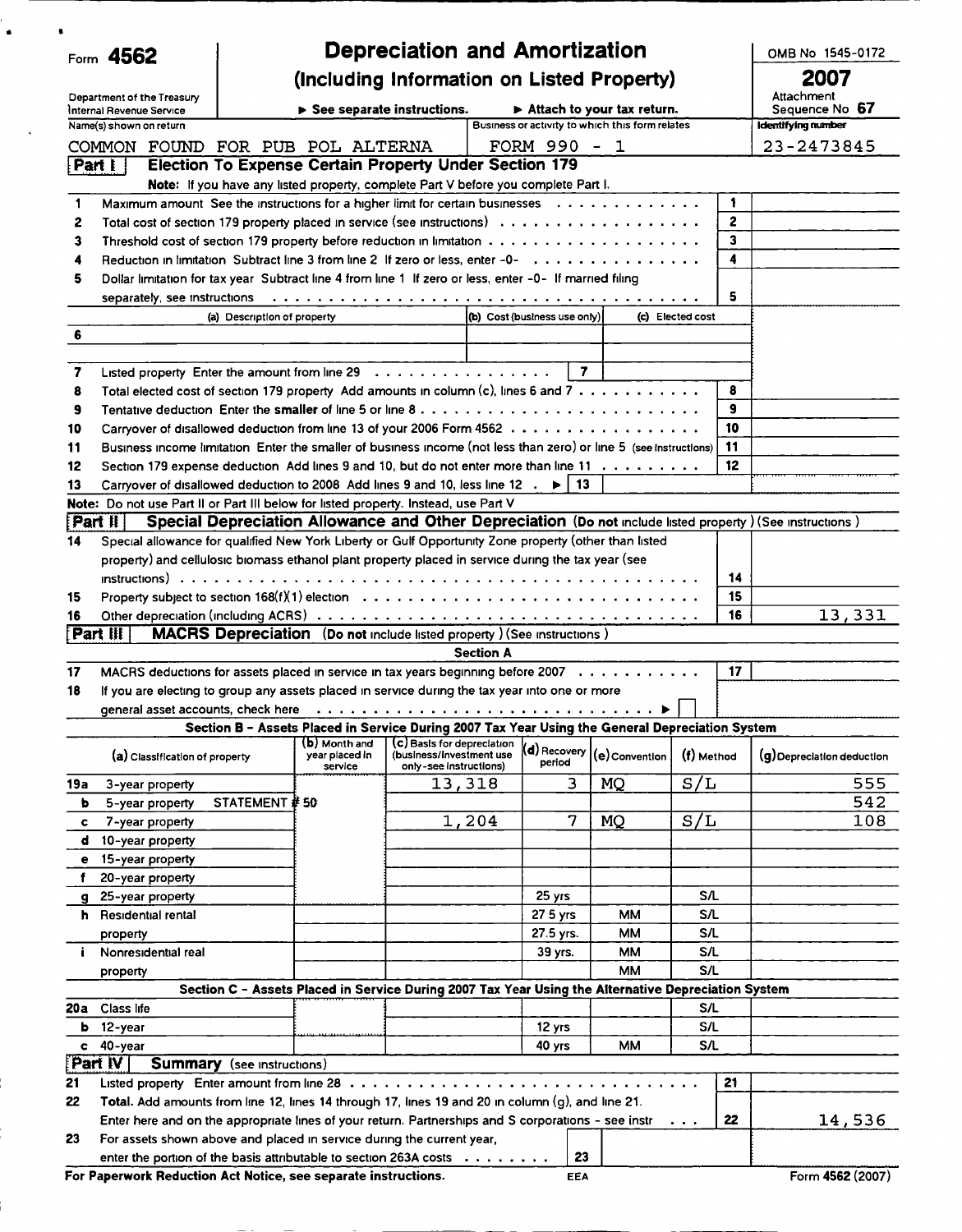|                                     | 2007<br><b>PG 01</b>                                 |                           |               |                                      |                       |
|-------------------------------------|------------------------------------------------------|---------------------------|---------------|--------------------------------------|-----------------------|
| Name(s) as shown on return          |                                                      |                           |               | <b>Federal Supporting Statements</b> | FEIN                  |
| COMMON FOUND FOR PUB POL ALTERNATIV | 23-2473845                                           |                           |               |                                      |                       |
|                                     | FORM 990, SCH FOR PART IV, LINE 57<br>Statement #116 |                           |               |                                      |                       |
|                                     |                                                      |                           |               | Accumulated                          |                       |
| Category or Item                    |                                                      |                           | <b>Basis</b>  | Depreciation                         | End of Year           |
| OFFICE FURN/EQUIP                   |                                                      |                           | 128,444       | 101,580                              | 26,864                |
|                                     |                                                      |                           |               |                                      |                       |
| <b>TOTAL</b>                        |                                                      |                           | 128,444       | 101,580                              | 26,864                |
|                                     |                                                      |                           |               | FORM 4562 - LINE 19B                 | PG01<br>STATEMENT #50 |
| <b>BASIS</b>                        |                                                      | $\underline{\mathbf{cv}}$ | <b>METHOD</b> | <b>DEDUCTION</b>                     |                       |
| 1,007                               | $\frac{RP}{5}$                                       | MQ                        | S/L           | 126                                  |                       |
| 2,031                               | 5                                                    | MQ                        | S/L           | 254                                  |                       |
| 733<br>557                          | 5<br>$\overline{5}$                                  | MQ<br>MQ                  | S/L<br>S/L    | 92<br>70                             |                       |
|                                     |                                                      |                           |               |                                      |                       |
| <b>TOTALS</b>                       |                                                      |                           |               | 542                                  |                       |
|                                     |                                                      |                           |               |                                      |                       |
|                                     |                                                      |                           |               |                                      |                       |
|                                     |                                                      |                           |               |                                      |                       |
|                                     |                                                      |                           |               |                                      |                       |
|                                     |                                                      |                           |               |                                      |                       |
|                                     |                                                      |                           |               |                                      |                       |
|                                     |                                                      |                           |               |                                      |                       |
|                                     |                                                      |                           |               |                                      |                       |
|                                     |                                                      |                           |               |                                      |                       |
|                                     |                                                      |                           |               |                                      |                       |
|                                     |                                                      |                           |               |                                      |                       |
|                                     |                                                      |                           |               |                                      |                       |
|                                     |                                                      |                           |               |                                      |                       |
|                                     |                                                      |                           |               |                                      |                       |
|                                     |                                                      |                           |               |                                      |                       |
|                                     |                                                      |                           |               |                                      |                       |
|                                     |                                                      |                           |               |                                      |                       |
|                                     |                                                      |                           |               |                                      |                       |
|                                     |                                                      |                           |               |                                      |                       |
|                                     |                                                      |                           |               |                                      |                       |
|                                     |                                                      |                           |               |                                      |                       |
|                                     |                                                      |                           |               |                                      |                       |
|                                     |                                                      |                           |               |                                      |                       |
|                                     |                                                      |                           |               |                                      |                       |
|                                     |                                                      |                           |               |                                      |                       |
|                                     |                                                      |                           |               |                                      | ٥                     |

 $\bullet$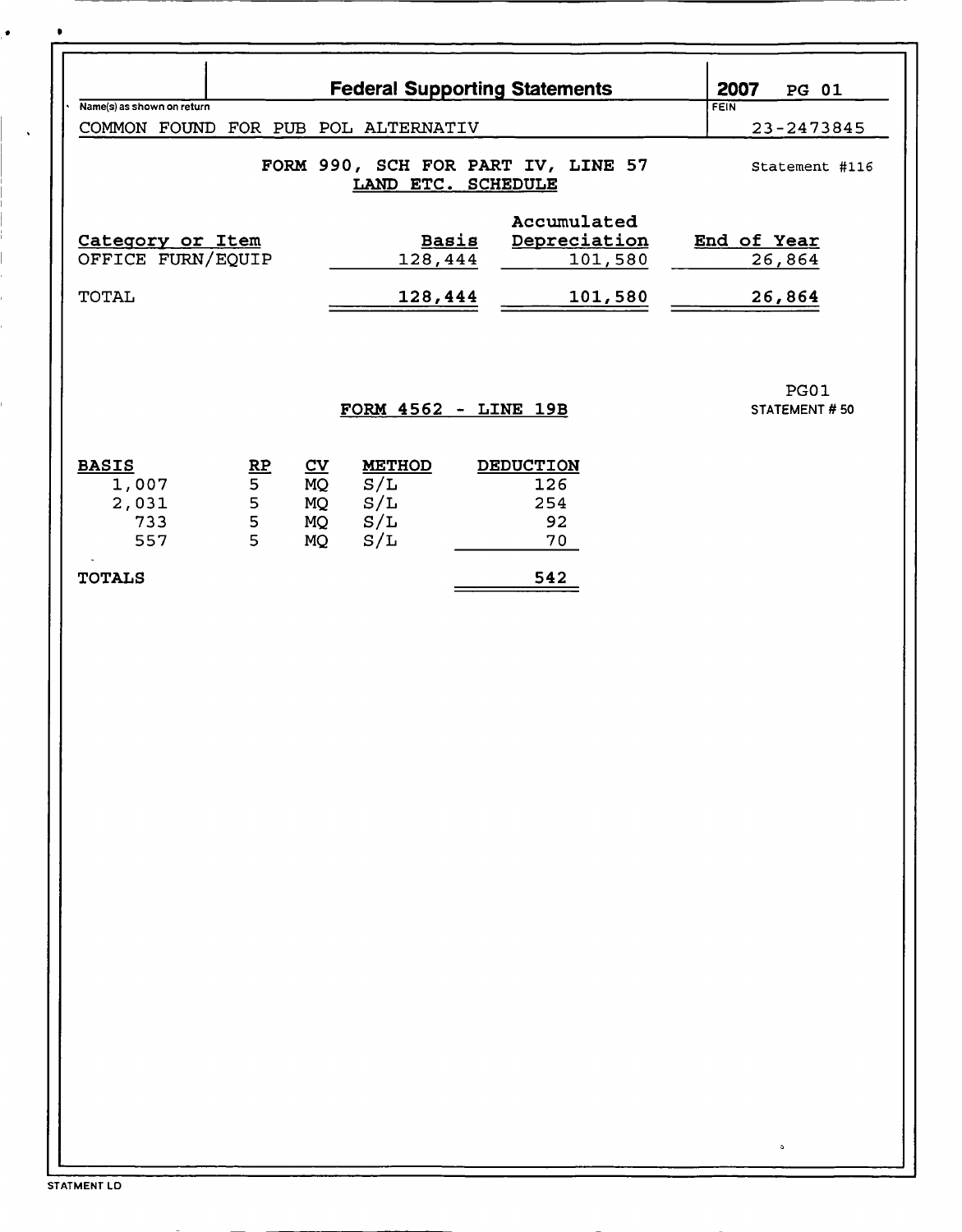|                                     |                   |                                                  | <b>Federal Supporting Statements</b> |                    |            | 2007 PG 01                         |
|-------------------------------------|-------------------|--------------------------------------------------|--------------------------------------|--------------------|------------|------------------------------------|
| Name(s) as shown on return          |                   |                                                  |                                      |                    |            | <b>Your Social Security Number</b> |
| COMMON FOUND FOR PUB POL ALTERNATIV |                   |                                                  |                                      |                    |            | 23-2473845                         |
|                                     |                   | FORM 990, PART I, LINE 9 SPECIAL EVENTS SCHEDULE |                                      |                    |            | Statement #101                     |
| Event                               | Gross<br>Receipts | Contributions                                    | Gross<br>Revenue                     | Direct<br>Expenses | Net Income |                                    |
| RADIO SHOW INCOME                   | 5,382             |                                                  | 5,382                                |                    | 5,382      |                                    |
| MISCELLANEOUS                       | 443               |                                                  | 443                                  |                    | 443        |                                    |
|                                     |                   |                                                  |                                      |                    |            |                                    |
| <b>TOTAL</b>                        | 5,825             |                                                  | 5,825                                |                    | 5,825      |                                    |
|                                     |                   |                                                  |                                      |                    |            |                                    |
|                                     |                   |                                                  |                                      |                    |            |                                    |
|                                     |                   |                                                  |                                      |                    |            |                                    |
|                                     |                   |                                                  |                                      |                    |            |                                    |
|                                     |                   |                                                  |                                      |                    |            |                                    |
|                                     |                   |                                                  |                                      |                    |            |                                    |
|                                     |                   |                                                  |                                      |                    |            |                                    |
|                                     |                   |                                                  |                                      |                    |            |                                    |
|                                     |                   |                                                  |                                      |                    |            |                                    |
|                                     |                   |                                                  |                                      |                    |            |                                    |
|                                     |                   |                                                  |                                      |                    |            |                                    |
|                                     |                   |                                                  |                                      |                    |            |                                    |
|                                     |                   |                                                  |                                      |                    |            |                                    |
|                                     |                   |                                                  |                                      |                    |            |                                    |
|                                     |                   |                                                  |                                      |                    |            |                                    |
|                                     |                   |                                                  |                                      |                    |            |                                    |
|                                     |                   |                                                  |                                      |                    |            |                                    |
|                                     |                   |                                                  |                                      |                    |            |                                    |
|                                     |                   |                                                  |                                      |                    |            |                                    |
|                                     |                   |                                                  |                                      |                    |            |                                    |
|                                     |                   |                                                  |                                      |                    |            |                                    |
|                                     |                   |                                                  |                                      |                    |            |                                    |
|                                     |                   |                                                  |                                      |                    |            |                                    |
|                                     |                   |                                                  |                                      |                    |            |                                    |
|                                     |                   |                                                  |                                      |                    |            |                                    |
|                                     |                   |                                                  |                                      |                    |            |                                    |
|                                     |                   |                                                  |                                      |                    |            |                                    |
|                                     |                   |                                                  |                                      |                    |            |                                    |
|                                     |                   |                                                  |                                      |                    |            |                                    |
|                                     |                   |                                                  |                                      |                    |            |                                    |
|                                     |                   |                                                  |                                      |                    |            |                                    |

 $\blacksquare$ 

 $\bullet$ 

 $\overline{a}$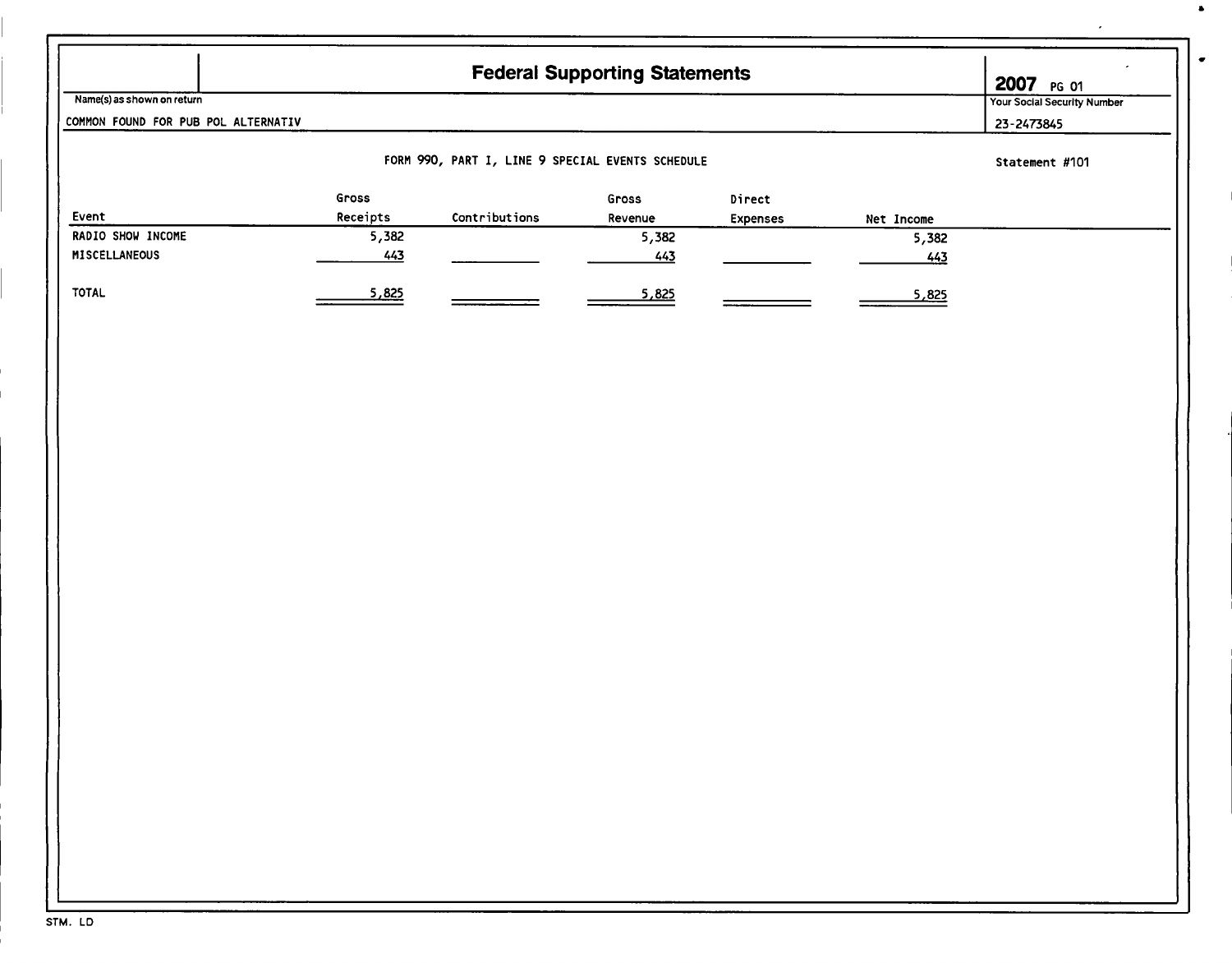| ٠ |                                                                                                                                        |                                                  |  |
|---|----------------------------------------------------------------------------------------------------------------------------------------|--------------------------------------------------|--|
|   | <b>Statement of Program Service Accomplishments</b><br>Name(s) as shown on return                                                      | 2007<br>01<br><b>Your Social Security Number</b> |  |
|   | COMMON FOUND FOR PUB POL ALTERNATIV                                                                                                    | 23-2473845                                       |  |
|   | FORM 990, PART III (a)                                                                                                                 |                                                  |  |
|   | Grants and Allocations<br>\$0<br>Program Service Expenses \$580558<br>Includes Foreign Grants<br>NO.                                   |                                                  |  |
|   | Explanation<br>PUBLICATION OF BOOKS, STUDIES, AND POLICY REPORTS, CONFERENCES AND SEMINARS ON A WIDE<br>RANGE OF PUBLIC POLICY ISSUES. |                                                  |  |
|   |                                                                                                                                        |                                                  |  |
|   |                                                                                                                                        |                                                  |  |
|   |                                                                                                                                        |                                                  |  |
|   |                                                                                                                                        |                                                  |  |
|   |                                                                                                                                        |                                                  |  |
|   |                                                                                                                                        |                                                  |  |
|   |                                                                                                                                        |                                                  |  |
|   |                                                                                                                                        |                                                  |  |
|   |                                                                                                                                        |                                                  |  |
|   |                                                                                                                                        |                                                  |  |
|   |                                                                                                                                        |                                                  |  |
|   |                                                                                                                                        |                                                  |  |

 $\hat{\mathbf{A}}$